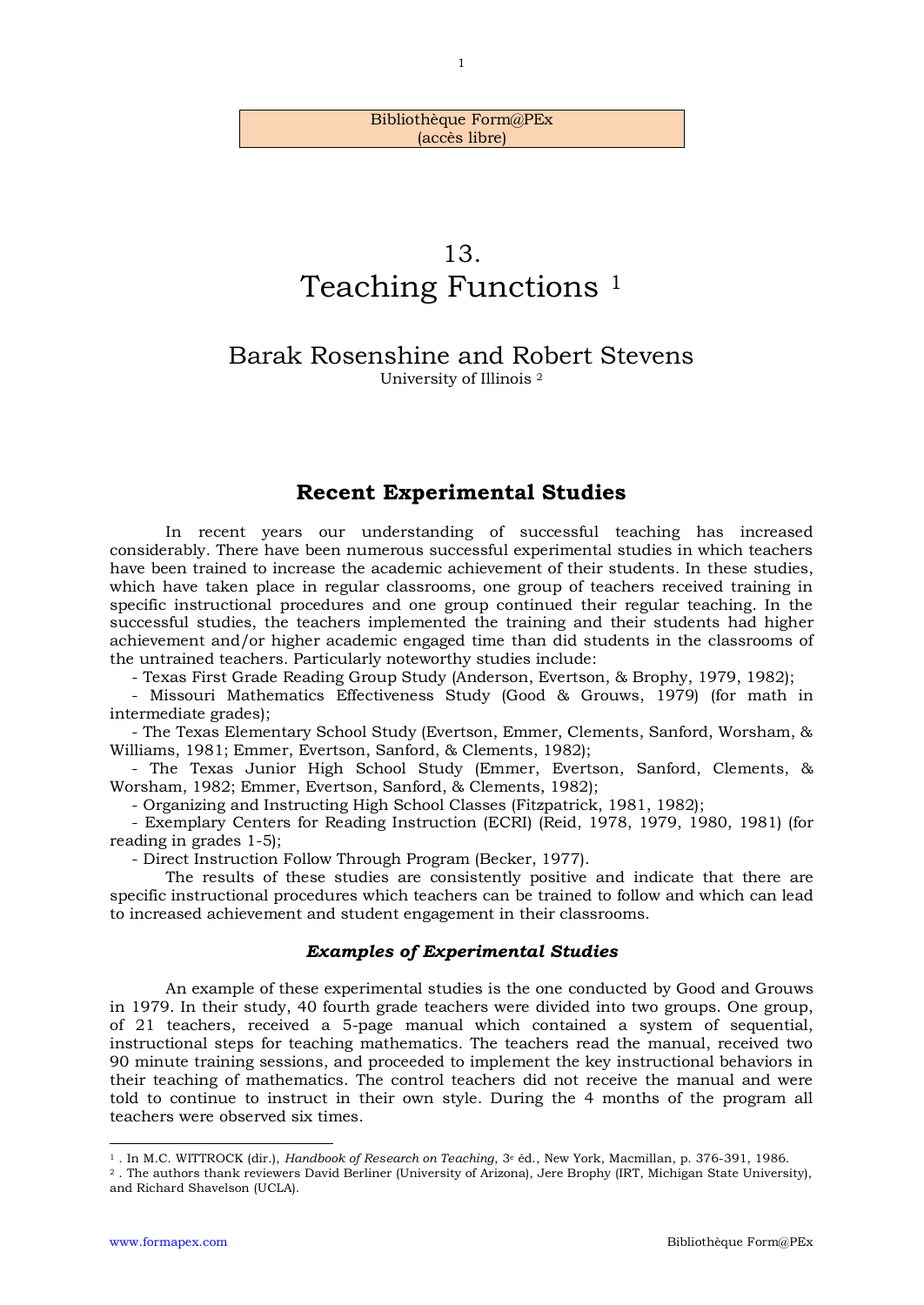The results showed that the teachers in the treatment group implemented many of the key instructional behaviors and, in many areas, behaved significantly differently from those in the control group. For example, the treatment teachers conducted review, checked homework, actively engaged students in seatwork, and made homework assignments significantly more often than control teachers. The results also showed that the test scores in mathematics for students of the treatment teachers increased significantly more than did the scores for students of the control teachers.

Fitzpatrick (1982) conducted a similar study involving ninth grade algebra and foreign language classes. Twenty teachers were divided into two groups, and the treatment group received a manual explaining and giving teaching suggestions on 13 instructional principles. The treatment group met twice to discuss the manual. The control teachers were told to continue their regular teaching. All teachers were observed live times in one of their classrooms.

The results showed that the treatment teachers implemented many of the principles more frequently than did the control teachers. For instance, the treatment teachers were rated higher in attending to inappropriate student behavior, maintaining the attention of all students, providing immediate feedback and evaluation, having fewer interruptions, setting clear expectations, and having a warm and supportive environment. In addition, overall student engagement was higher in the classrooms of the treatment teachers.

The other studies cited above were similar to these two: they all provided in-service teachers with manuals and training to implement the recommended instructional procedures. The manuals and training materials for these programs could be used effectively in both preservice and in-service teacher training. Four of the manuals are useful for general instruction (Emmer et al., 1982; Evertson et al., 1982; Fitzpatrick, 1982; Good & Grouws, 1979). The manual by Anderson, Evertson, and Brophy (1982) is oriented primarily toward instruction in elementary reading groups, whereas the program developed by Reid (1978-1981) and by Engelmann (Becker, 1977) included both general instructional methods and highly specific procedures for the teaching of reading.

The purpose of this paper is to study those successful teacher training and student achievement programs and identify the common teaching functions which they emphasize. This information will be supplemented by correlational research whenever relevant.

In general, researchers have found that when effective teachers teach well structured subjects, they:

- Begin a lesson with a short review of previous, prerequisite learning.

- Begin a lesson with a short statement of goals.

- Present new material in small steps, with student practice after each step.

- Give clear and detailed instructions and explanations.

- Provide a high level of active practice for all students.

- Ask a large number of questions, check for student understanding, and obtain responses from all students.

- Guide students during initial practice.

- Provide systematic feedback and corrections.

- Provide explicit instruction and practice for seatwork exercises and, where necessary, monitor students during seatwork.

The major components in systematic teaching include teaching in small steps with student practice after each step, guiding students during initial practice, and providing all students with a high level of successful practice. Of course, all teachers use some of these behaviors some of the time, but the most effective teachers use most of them almost all the time.

## **Use and Limits of Research**

It would be a mistake to claim that the teaching procedures which have emerged from this research apply to all subjects, and all learners, all the time. Rather, these procedures are most applicable for the "well-structured" (Simon, 1973) parts of any content area, and are least applicable to the "ill-structured" parts of any content area.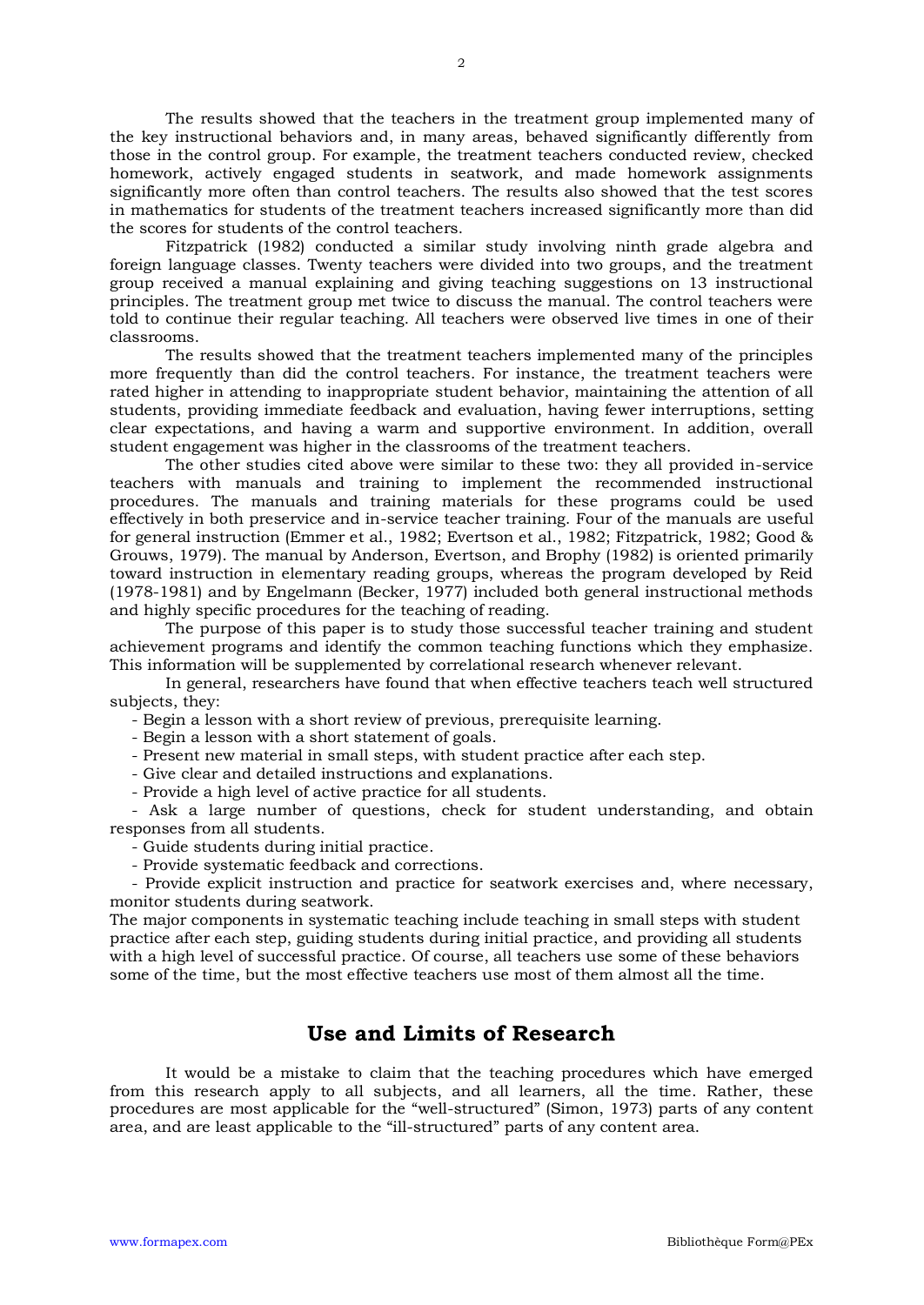#### *Most Applicable Procedures*

These explicit teaching procedures are most applicable in those areas where the objective is to master a body of knowledge or learn a skill which can be taught in a step-bystep manner. Thus, these procedures apply to the teaching of facts that students are expected to master so that they can be used with new information in the future. Examples include arithmetic facts, decoding procedures, vocabulary, musical notation, English grammar, the factual parts of science and history, the vocabulary and grammar of foreign languages, and the factual and explicit parts of electronics, cooking, and accounting.

Similarly, these procedures apply to the teaching of processes or skills that students are expected to apply to new problems or situations. This includes mathematical computation, blending sounds in decoding, map reading, the mechanics of writing personal and business letters, English grammar, applying scientific laws, solving algebraic equations, or tuning an automobile engine. In these cases, the student is taught a general rule which is then applied to new situations.

#### *Least Applicable*

These findings are least applicable for teaching in areas which are "ill-structured", that is, where the skills to be taught do not follow explicit steps, or areas which lack a general skill which is applied repeatedly. Thus, the results of this research are less relevant for teaching composition and writing of term papers, analysis of literature, problem solving in specific content areas, discussion of social issues, or the development of unique or creative responses.

Almost all content areas are composed of well-structured and ill-structured parts, and explicit teaching can be used for teaching the well-structured parts. For example, when teaching a foreign language, explicit teaching can be used to teach vocabulary and grammar, but these procedures are less relevant for teaching fluency in conversation or reading comprehension. In teaching literature, there is a place for explicit teaching in teaching about the characters, setting, plot, and theme identification. But these procedures are less relevant for teaching students to appreciate the story, evaluate the ideas, or critique the style of writing.

## **New Developments in Explicit Instruction**

As noted, explicit procedures are less applicable for those skills or processes where there is no clearly defined procedure that is learned and applied in new situations. Until the 1980s, this was the case in teaching reading comprehension. Durkin (1978-1979) noted that there is little explicit instruction when teaching reading comprehension. Rather, she noted that teachers spend most of their time asking questions, and spend very little lime giving explicit or direct instructions in helping students understand the meaning of a paragraph or story. Indeed, she observed 24 fourth grade reading teachers for 5,000 minutes, and found that explicit comprehension instruction occurred less than 1% of the time. Durkin (1981) also inspected elementary reading textbooks and found a similar lack of explicit instruction.

Since 1975, investigators have developed explicit, direct procedures which have been shown to aid students in reading comprehension and study skills. In reading comprehension, these studies have involved training students in generative activities during reading (Carnine, Kuder, Salvino, & Moore, 1983; Linden & Wittrock, 1981) and teaching students strategies for comprehension skills (Carnine et al., 1983; Day, 1980; Patchings, Kameenui, Colvin & Carnine, 1979; Raphael, 1980; Singer & Donlon, 1982). Each of these studies yielded significant effects in improved reading comprehension. Similarly, studies which train students in skills for studying texts (Dansereau, 1979; Larkin & Reif, 1976) have yielded significant results.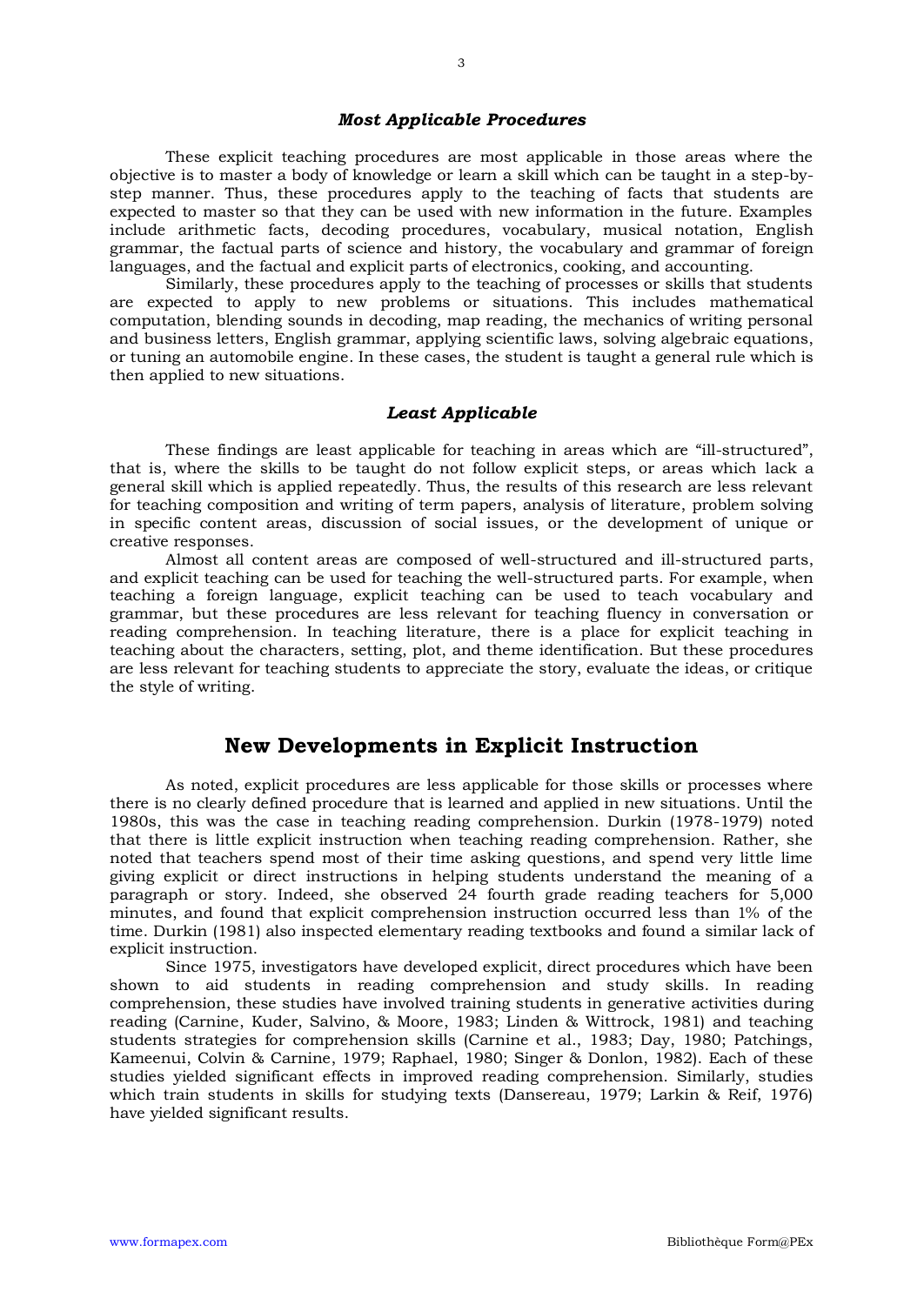#### *For Whom is This Approach Most Relevant?*

The small-step approach which emerges from the research is particularly useful when teaching younger students, slower students, and students of all ages and abilities during the first stages of instruction with unfamiliar material (Berliner, 1982). Similarly, these ideas best apply when learning hierarchical material because subsequent learning builds upon well-formed prior learning. These ideas would also apply when the material is difficult, no matter how talented the learners.

In general, the amount of time spent in presentation, guided practice, and independent practice varies with the age and maturity of the students and the difficulty of the material. With younger students and/or difficult material, the presentation is fairly short and more time is spent in guided practice and supervised independent practice. With older, more mature, and faster students, and as the material becomes more familiar, more time is spent in presenting new material and less time is spent in guided practice.

No single, common term to describe this teaching has emerged as yet. Rather, a variety of terms are being used including direct instruction, systematic leaching, explicit instruction, active teaching, and effective teaching. All of these terms are useful for describing the systematic, explicit, direct procedures which will be discussed in this chapter.

## **Information Processing and Instruction**

Another approach to understanding classroom teaching is to look at the recent research on human information processing. There is good correspondence between the results of this research and the research on effective teaching. The information processing results apply in three areas: the limits of our working memory, the importance of elaboration and practice, and the importance of continuing practice until the students are fluent.

When teachers present new information, they should be concerned with not presenting too much information at one time. Current information-processing theories suggest that we are "limited-capacity processors". That is, there are limits to the amount of information learners can attend to and process effectively (Beck, 1978; Miller, 1956). When too much information is presented at once, our working memory becomes swamped (James, 1890; Norman & Brokow, 1975). When this happens, we become confused, omit or skim material, and are unable to complete the processing correctly (Tobias, 1982).

This suggests that when teaching new or difficult material, a teacher should proceed in small steps and provide practice on one step before adding another. In this way, the learner does not have to process too much at one time and can concentrate his/her somewhat limited attention to processing manageable size pieces of information or skills.

In addition, a teacher can help students by reviewing relevant prior knowledge. Such review may provide the student with a cognitive structure for encoding the new material and thus require less processing resources than if the information were totally new (Spiro, 1981). Teachers provide this support by previewing lessons, telling students what they are going to learn; by relating the new information to what students have previously learned; and by providing organizers and outlines for the lesson.

A second finding is that we have to process new material in order to transfer it from our working memory to our long-term memory. That is, we have to elaborate, review, rehearse, summarize, or enhance the material (see Gagne, 1985). This suggests that a teacher should provide active practice for all students. This practice is facilitated if the teacher guides the necessary processing by asking questions, requiring students to summarize ideas in their own words, helping students make connections between old and new knowledge, having students tutor each other, supervising students as they practice new steps in a skill, and providing feedback on their efforts.

A third point is that new learning is easier when prior learning is readily accessible or automatic. In a large number of academic situations the student needs to apply and use the knowledge or skills that have been previously learned. Retention and application of previously learned knowledge and skills comes through overlearning, that is, practice beyond the point where the student has to work to give the correct response. This results in automatic processes which are rapidly executed and require little or no conscious attention.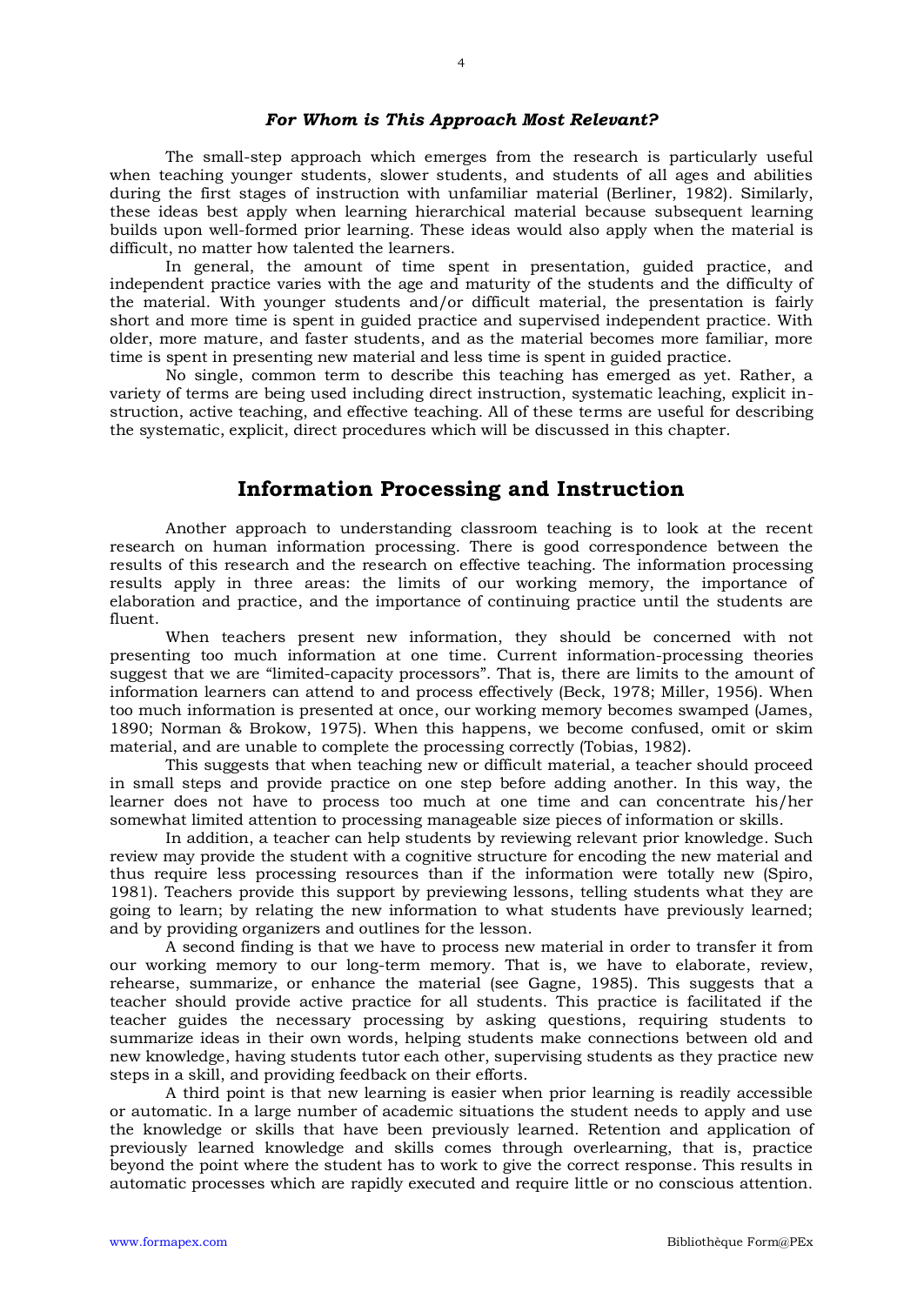When prior learning is automatic, space is freed in our working memory, which can then be used for comprehension, application, and problem solving (LaBerge & Samuels, 1974; Spiro, 1981; Wagner & Sternberg, 1984).

Reading is a good example of the importance of automatic recall. Readers who do not decode automatically need to allocate much of their limited capacity to decoding and word identification, and as a result, they have little capacity left for comprehending what is read (LaBerge & Samuels, 1974; Perfetti & Lesgold, 1979). However, when learners are fluent in word recognition, they can then devote more processing capacity to comprehending the passage. Similarly, Greeno (1978) noted that mathematical problem solving is improved when the basic skills (addition, multiplication, etc.) are overlearned and become automatic, thus freeing processing capacity.

The benefits of overlearning suggest that there is value in repeating and rehearsing basic material that will be used in subsequent learning. In most fields, such basic material can include facts, concepts, skills and procedures, and specialized vocabulary.

We might summarize the above by saying that when learning new material it is important for the teacher to provide "instructional support" for the learner (Tobias, 1982). When providing such support, a teacher would (a) break the material into small steps in order to reduce confusion, (b) give the learner practice in each step before increasing complexity by adding another step, (c) provide for elaboration and enhancement in order to help the learner move the material from working memory into long term memory, and (d) provide for additional practice and overlearning of basic material and skills so that the learners are fluent and automatic in using them.

The research on information processing helps explain why students taught with structured curricula generally do better than those taught with either more individualized or discovery learning approaches. It also explains why young students who receive their instruction from a teacher usually achieve more than those who are expected to learn new material and skills on their own or from each other. When young students are expected to learn on their own, particularly in the early stages, the students run the danger of not attending to the right cues, or not processing important points, and of proceeding on to later points before they have done sufficient elaboration and practice.

## **A General Model of Effective Instruction**

Putting together ideas from a number of sources (including those mentioned on page 1), we have developed a list of six fundamental instructional "functions" which appear below and, in more detail, in Table 13.1.

- 1. Review, check previous day's work (and reteach, if necessary)
- 2. Present new content/skills
- 3. Guided student practice (and check for understanding)
- 4. Feedback and correctives (and reteach, if necessary)
- 5. Independent student practice
- 6. Weekly and monthly reviews.

A primary source for this list was the "key instructional behaviors" developed by Good and Grouws (1979) as part of their experimental study in fourth grade mathematics. Many of these functions appeared earlier as the elements of the "Lesson Design" developed by Hunter (Hunter & Russell, 1981), and Hunter derived her list from the "components of instruction" developed by Gagne (1970, p. 304). Interestingly, a series of steps titled "How to Instruct" developed during World War II (War Manpower Commission, 1945) is very similar to the work of Gagne, Hunter, and Good and Grouws.

This is not a hard and fast list. Rather, it is possible to enlarge, contract, and revise it; but if is intended to serve as a model, and as a basis of discussion about the nature of effective teaching.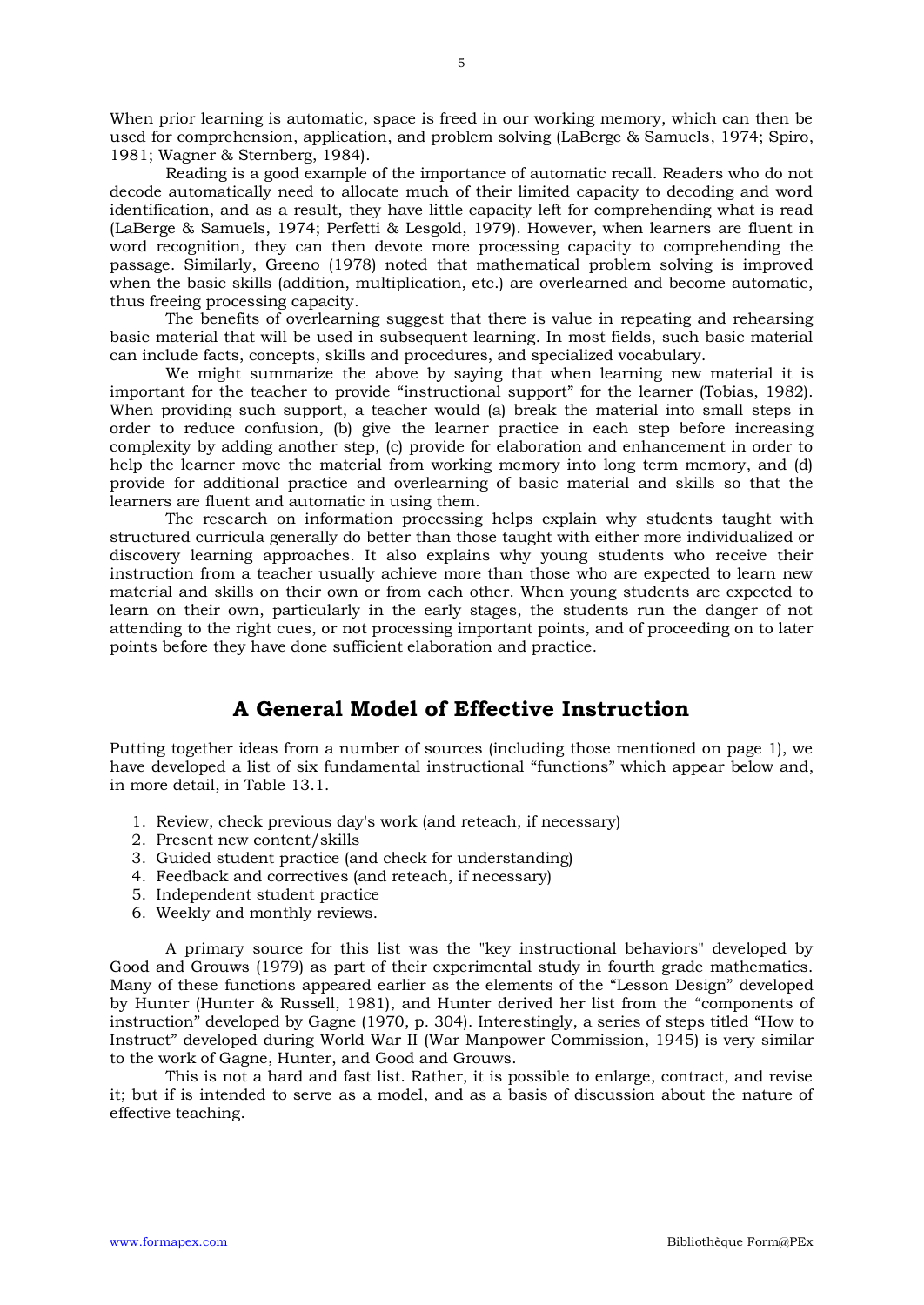## **Table 13.1. Instructional Functions**

1. Daily Review and Checking Homework

Checking homework (routines for students to check each other's papers) Reteaching when necessary Reviewing relevant past learning (may include questioning) Review prerequisite skills (if applicable)

#### 2. Presentation

Provide short statement of objectives

Provide overview and structuring

Proceed in small steps but at a rapid pace

Intersperse questions within the demonstration to check for understanding

Highlight main points

Provide sufficient illustrations and concrete examples Provide demonstrations and models When necessary, give detailed and redundant instructions and examples

#### 3. Guided Practice

Initial student practice takes place with teacher guidance

High frequency of questions and overt student practice (from teacher and/or materials)

Questions are directly relevant to the new content or skill

Teacher checks for understanding (CFU) by evaluating student responses

During CFU teacher gives additional explanation, process feedback, or repeats explanation — where necessary All students have a chance to respond and receive feedback; teacher insures that all students participate

Prompts are provided during guided practice (where appropriate)

Initial student practice is *sufficient* so that students can work independently

Guided practice continues until students are firm

Guided practice is continued (usually) until a success rate of 80% is achieved

#### 4. Correctives and Feedback

Quick, firm, and correct responses can be followed by another question or a short acknowledgment of correctness (i.e., "That's right").

Hesitant correct answers might be followed by process feedback (i.e., "Yes, Linda, that's right because...").

Student errors indicate a need for more practice.

Monitor students for systematic errors.

Try to obtain a substantive response to each question.

Corrections can include sustaining feedback (i.e., simplifying the question, giving clues), explaining or reviewing steps, giving process feedback, or reteaching the last steps.

Try to elicit an improved response when the first one is incorrect.

Guided practice and corrections continue until the teacher feels that the group can meet the objectives of the lesson.

Praise should be used in moderation, and specific praise is more effective than general praise.

#### 5. Independent Practice (Seatwork)

Sufficient practice

Practice is directly relevant to skills/content taught Practice to overlearning Practice until responses are firm, quick, and automatic Ninety-five percent correct rate during independent practice Students alerted that seatwork will be checked Student held accountable for seatwork Actively supervise students, when possible

#### 6. Weekly and Monthly Reviews

Systematic review of previously learned material

Include review in homework

Frequent tests

Reteaching of material missed in tests

*Note:* With older, more mature learners, or learners with more knowledge of the subject, the following adjustments can be made: (1) the size of the step in presentation can be larger (more material is presented at one time), (2) there is less time spent on teacher-guided practice and (3) the amount of overt practice can be decreased, replacing it with covert rehearsal, restating and reviewing.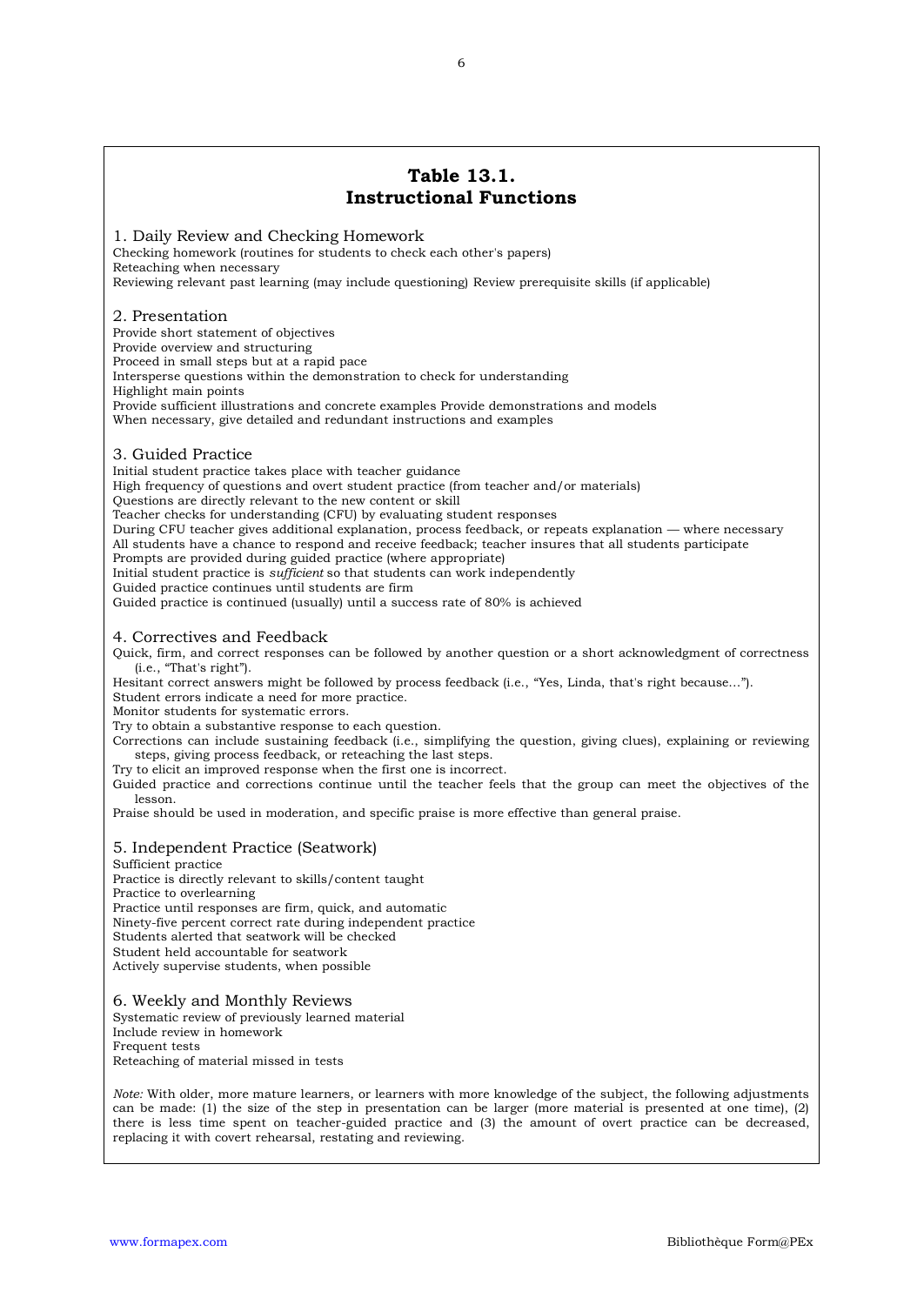There is some difference in the amount of time teachers spend on these functions in the upper and lower grades. In the lower grades the amount of material presented at any one time is smaller, more time is spent in guided student practice (through teacher questions and student answers), and more of the practice is overt. In the higher grades, the time spent in presentation becomes longer, and more material is presented at one time. In the higher grades the amount of overt practice is decreased and replaced with covert rehearsal, restating, and reviewing.

Although all classrooms have these components, they are not always carried out effectively. All classrooms have demonstrations, but frequently they are too short, there are too few examples, and the examples are imprecise or unclear. All classrooms have guided practice, but often it is infrequent or too brief, there are loo few questions and examples, and too little checking for student understanding. All teachers also correct student errors, but frequently the corrections are uninformative, consisting of only a single word or sentence; reteaching in small steps occurs seldom; and there is insufficient systematic guided practice to ensure error-free performance. All classrooms have independent practice, too, but frequently too great a proportion of classroom time is allocated to independent practice, especially without immediate feedback, and students are expected to learn too much from worksheets. Frequently the teacher does not circulate to help students during independent practice and does not reteach when necessary. All classrooms have review, but frequently there is insufficient reteaching of material missed during review, and the review and practice does not continue until student responses are rapid and firm.

Many of these specific teaching skills can be taught fairly easily to experienced teachers. In numerous experimental studies (Anderson et al., 1979; Becker, 1977; Emmer et al., 1982; Evertson et al., 1981; Good & Grouws, 1979) where one group of teachers received training in these techniques and another group did not, investigators found that (a) the trained teachers used more of these skills in their classrooms and (b) the students of the trained teachers had higher achievement scores and/or engagement rates. For example, Good and Grouws (1979) found that the trained teachers reviewed and assigned homework more frequently than did the untrained teachers: Emmer et al. (1981) found that the trained teachers were rated higher in describing objectives clearly, giving clear directions, and giving clear explanations.

#### *Demonstration, Guided Practice, and Independent Practice*

Three of these functions form the instructional core: demonstration, guided practice, and independent practice. The first step is the *demonstration* of what is to be learned. This is followed by *guided student practice* in which the teacher leads the students in practice, provides prompts, checks for understanding, and provides corrections and repetition. When students are firm in their initial learning, the teacher moves them to *independent practice*  where the students work with less guidance. The objective of the independent practice is to provide sufficient practice so that students achieve overlearning (Brophy, 1982) and demonstrate quickness and competence. A simple version of this core is used frequently in the elementary grades when a teacher says: "I'll say it first, then you'll say it with me, and then you'll say it by yourself".

How would one teach two-digit multiplication  $(54 \times 7)$  using these steps? The first step would be teacher demonstration of the steps followed in solving these types of problems. As part of the demonstration the teacher would *model* the use of the steps by doing problems on a chalkboard (or an overhead). This is followed by guided practice in which the students work two, three or more problems and the students are guided through the rules with teacher prompts. The teacher circulates and checks for student understanding as they do the problems. As the students become more proficient, the prompts are diminished. The frequency of student errors during guided practice gives the teacher an indication of whether any students need reteaching on the material. When a student or subset of students make frequent errors, the teacher would review or reteach the skill or process for those students or the entire class. When the students are firm in the guided practice, and are making few errors, they are moved to independent practice where they practice learning how to do the skill *accurately* and *rapidly.*

Sometimes the teacher may alternate quickly from brief demonstrations to guided practice, and back, making the two steps seem as one. For example, when teaching a word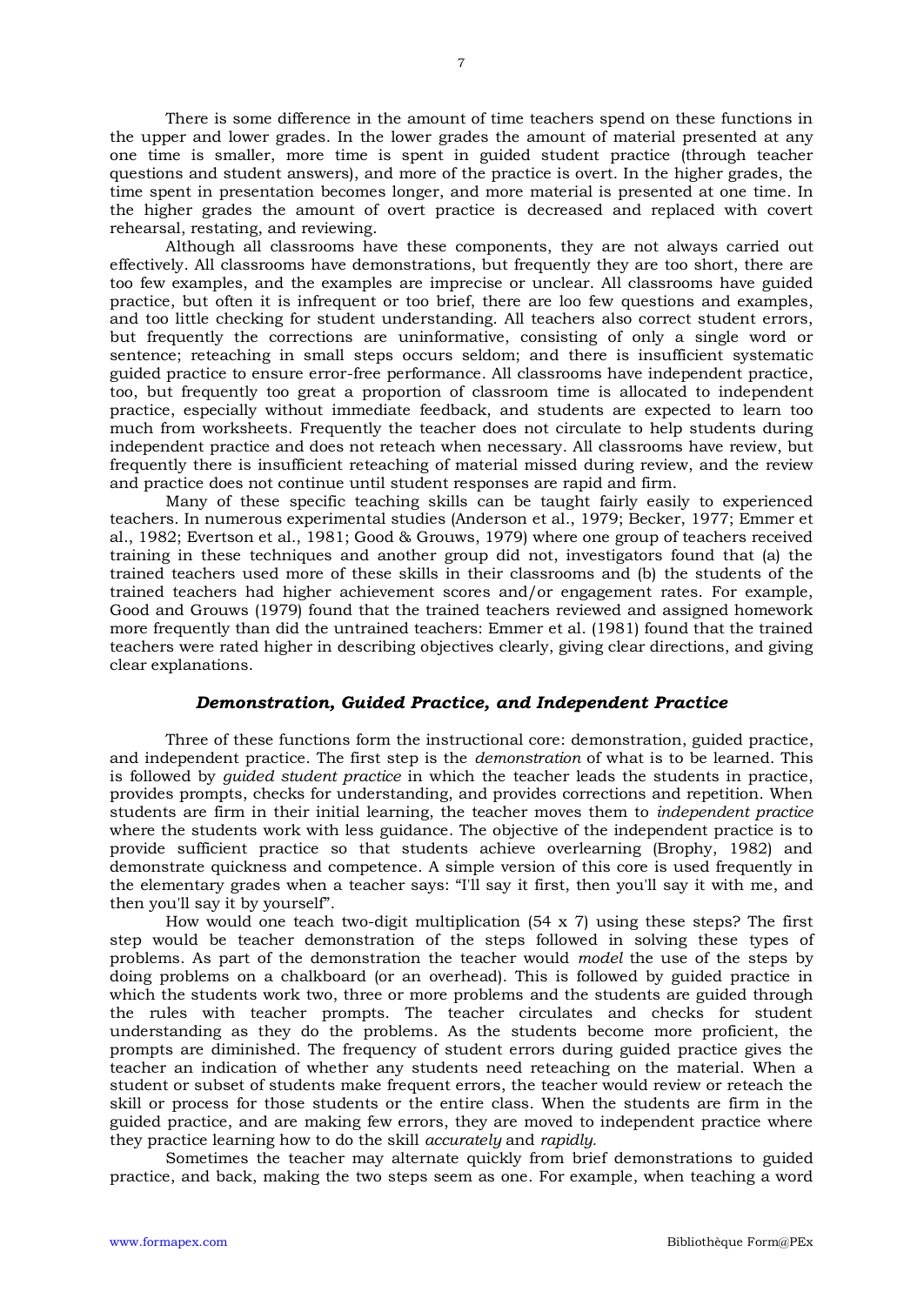list a teacher could demonstrate how to pronounce the first word, then conduct guided practice, and continue this mixture of demonstration and practice. An integration of demonstration and guided practice allows one to present information in small steps, particularly when the information involves discrete pieces or steps. This would be followed either by guided practice on all of the new skills (e.g., class reads all the words on the word list) or independent practice on the new skills (e.g., students read the word list to the person next to them).

#### *The Excitement of Effective Instruction*

When this type of instruction is done well, it is an exciting thing to watch. It is exciting to watch the class or group move at a rapid pace and to watch *all* the students giving the correct response rapidly and confidently. When this instruction is done well, the demonstration part moves in small steps accompanied by checking Tor understanding. The guided practice continues until all the students are responding firmly. (There is a great difference between this firmness and the usual situation in which only half or three-fourths of the students are responding confidently.) Watching *all* the students learning new material and responding confidently can be quite exciting.

Across a number of studies and personal reports (Rosenshine & Stevens, 1984) there is no evidence, at this time, that systematic instruction is taught in an overbearing manner or that student attitudes toward school or self are affected adversely. Rather, such classrooms have reasonable teacher warmth and lead to reasonably positive student attitudes. These studies indicate that decent, humane, genuine interactions occur in many classrooms which are highly structured and teacher-directed. The image of the formal classroom as humorless, cold, and regimented was not found to be true. Today, teachers in formal classrooms are warm, concerned, flexible, and allow freedom of movement. But they are also task oriented and determined that children shall learn.

Let us turn, now, to a review of research in each of the six functions.

## **Daily Reviews and Checking Previous Work**

There are two purposes for beginning a lesson with a short review: it provides additional practice and overlearning for previously learned material, and it allows the teacher to provide corrections and reteaching in areas where students are having difficulty. Checking of homework is one form of review.

There are a number of ways in which this function — reviewing and reteaching when necessary — can be carried out. Some suggestions include:

- Ask questions about concepts or skills taught in the previous lesson.

- Give a short quiz at the beginning of class on material from previous lessons or homework assignment.

- Have students correct each other's homework papers or quizzes.

- Have students meet in small groups (2 to 4 students per group) to review homework.

- Have students prepare questions about previous lessons or homework and ask them to each other or have the teacher ask them to the class.

- Have students prepare a written summary of the previous lesson.

- Have students ask the teacher about problems on homework and the teacher reviews, reteaches or provides additional practice.

The idea of beginning a lesson by checking the previous day's assignment appears in the experimental study of Good and Grouws (1979) and is found again in the work of Emmer et al. (1982). Each of these programs was designed for grades four to eight. In the primary grades, such explicit checking and reteaching is part of the Distar program (Becker, 1977) and the ECRI program (Reid, 1978). In the Distar reading program, there is daily review or new sounds and new words. In the ECRI program the teacher-led lesson always contains choral reviews of the vocabulary words from previous and future stories.

One would have thought that daily reviews and checking of homework were common practice. Yet, in the Missouri Math program (Good & Grouws, 1979), where daily review was included in the training manual given to the treatment teachers, they conducted review and checked homework 80 percent of the time, but the control teachers did so only 50 percent of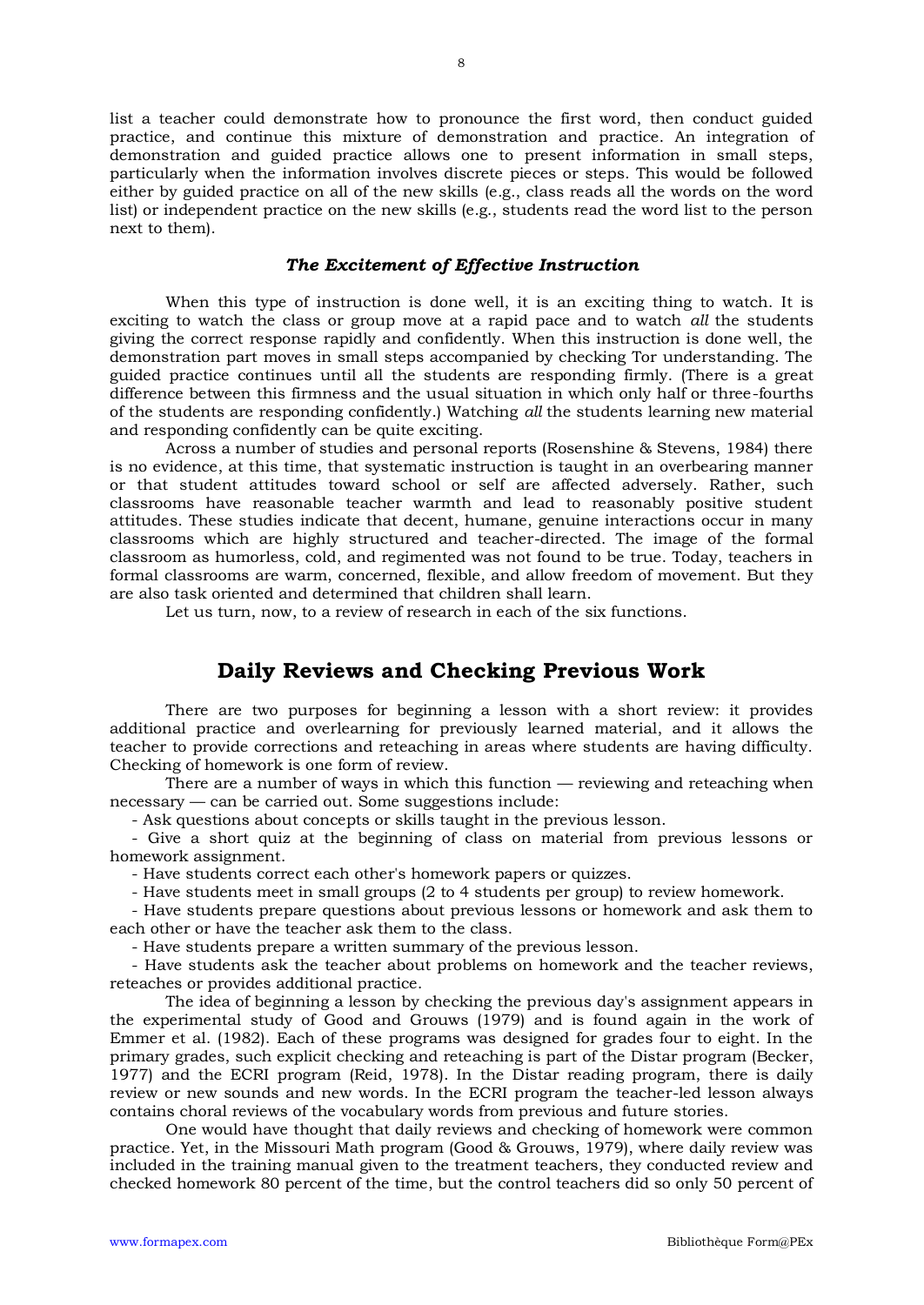the time. Thus, a daily review is a teaching function that could be done more frequently in most classrooms.

## **Presentation of Material to be Learned**

All teachers, of course, demonstrate new skills and materials. But recent research in grades four to eight has shown that effective teachers of mathematics spend more time in demonstration than do less effective teachers (Evertson et al., 1980b; Good & Grouws, 1979; Stallings, Needles, & Stayrook, 1979). The most effective mathematics teachers spent about 23 minutes per day in lecture, demonstration and discussion, whereas the least effective teachers spent only 11 minutes (Evertson et al., 1980b).

Good, Grouws, and Ebmeier (1983) reviewed four classroom-based experimental studies in mathematics which varied the amount of time spent on teacher-led development (development includes both presentation and teacher-guided practice) and the amount of time devoted to independent student practice. Although the results were not significant in all cases, there were a number of significant results and a consistent trend favoring spending at least 50 percent of the time on demonstration and guided practice.

When additional time is spent on demonstration and guided practice the teachers provide redundant explanations, give many examples and provide sufficient instruction so that the students can do the seatwork with minimal difficulty. These teachers also check the students' understanding of the presentation by asking questions (guided practice). When students make frequent errors, it is a sign of an inadequate presentation and reteaching is necessary.

What does one do in an effective demonstration? Summarizing ideas from the research review of Brophy (1980), the experimental study by Emmer et al., (1982) and the studies on teacher clarity by Kennedy, Bush, Cruickshank and Haefele, (1978) and Lard and Smith (1979), we developed the suggestions listed in Table 13.2. These are grouped under four headings: clarity of goals and main points; step-by-step presentations; specific and concrete procedures; and checking for understanding.

### **Table 13.2. Aspects of Clear Presentations**

- 1. Clarity of goals and main points
	- a. State the goals or objectives of the presentation.
	- b. Focus on one thought (point, direction) at a time.
	- c. Avoid digressions.
	- d. Avoid ambiguous phrases and pronouns.
- 2. Step-by-step presentations
	- a. Present the material in small steps.
	- b. Organize and present the material so that one point is mastered before the next point is given.
	- c. Give explicit, step-by-step directions (when possible).
	- d. Present an outline when the material is complex.
- 3. Specific and concrete procedures
	- a. Model the skill or process (when appropriate).
	- b. Give detailed and redundant explanations for difficult points.
	- c. Provide students with concrete and varied examples.
- 4. Checking for students' understanding
	- a. Be sure that students understand **o**ne point before proceeding to the next point.
	- b. Ask the students questions to monitor their comprehension of what has been presented.
	- c. Have students summarize the main points in their own words.
	- d. Reteach the parts of the presentation that the students have difficulty comprehending, either by further teacher explanation or by students tutoring other students.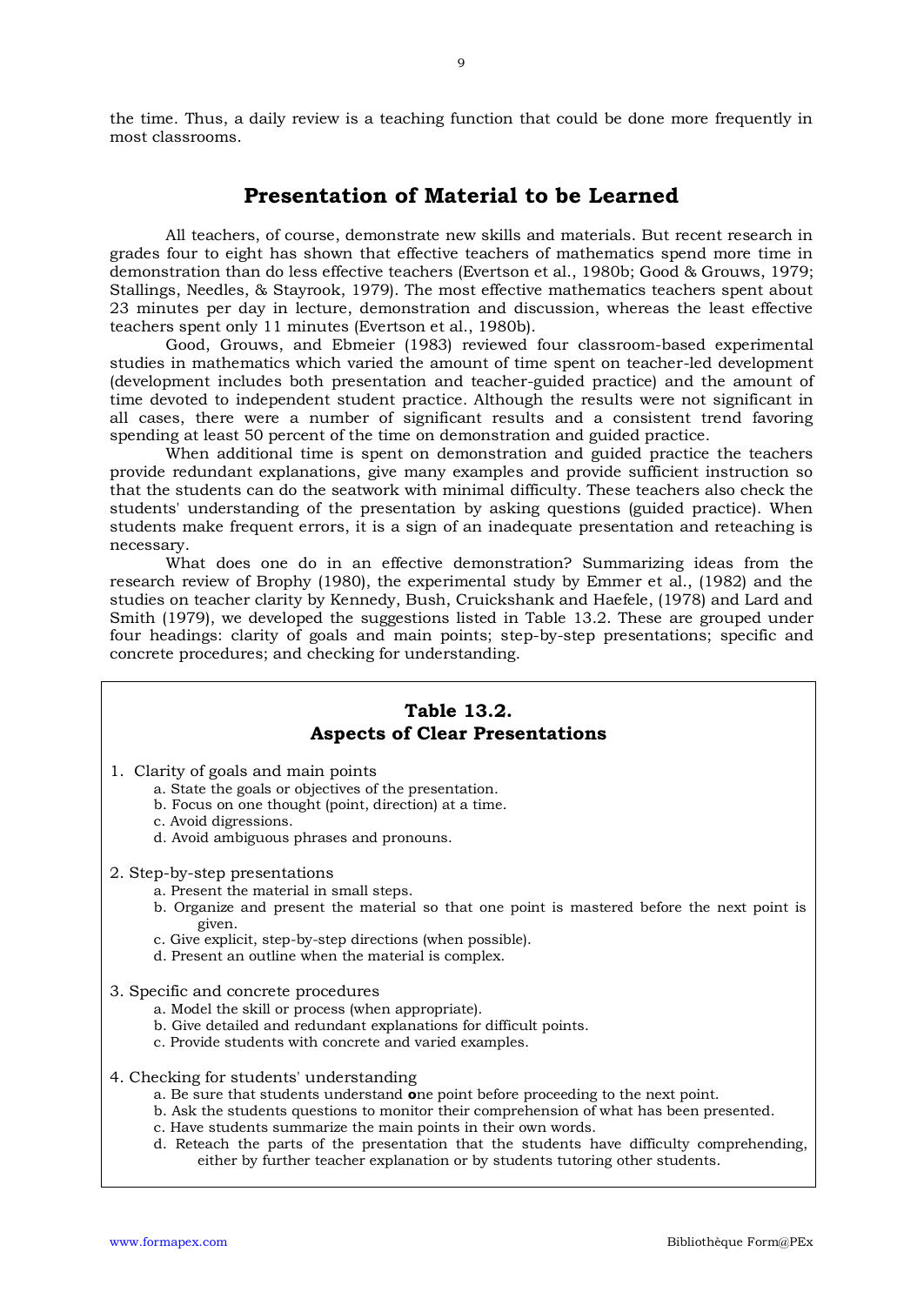Beyond these general suggestions for improving teachers' techniques during the presentation of new material a number of questions remain. For example: How does one organize new material so that it can be learned most effectively? What are the characteristics of an effective demonstration? How many examples, and what kind, should teachers use? Is there a most effective way for sequencing examples? How much information should be presented at one time (i.e., how small or large should the instructional steps be)? At present there is little conclusive research on these questions, and determining the answers to them represents the next step in research on the function of presenting new material.

The quality and design of the instructional materials used can have an impact on the effectiveness of the presentation phase of teaching. Research on instructional materials is currently proceeding in two general areas, task analysis and instructional design (Resnick, 1976). Perhaps some of the questions presented above will be answered by this research (e.g., how many; what kind; and what sequence of examples). However, while there are presently many models for instructional design, these models vary, and a general model of effective instructional design has not yet been developed.

Although demonstration is a major part of instruction in areas such as mathematics, English grammar, science, and foreign language, there are some areas where, unfortunately, demonstration is used infrequently. As noted earlier, it is seldom used when teaching reading comprehension or higher-level cognitive thinking. Durkin (1978-1979) noted that there is seldom a demonstration phase in reading comprehension. As discussed previously, recent research has begun to define and explicate specific comprehension skills. Thus, current research is attempting to provide teachers with demonstration procedures in comprehension skills.

Similarly, although teachers are exhorted to ask higher-level cognitive questions (i.e., questions which require application, analysis, and synthesis), they seldom demonstrate how to answer such questions (nor are they taught how to provide this demonstration). Again, this may be due, at least in part, to the fact that we are only beginning to understand the cognitive processes that underlie these skills (particularly in the area of reading comprehension). Until recently, then, teachers have been limited to teaching these complicated skills without knowing how to provide explicit demonstrations.

In summary, it is important for teachers to state the goals of the lesson, provide students with explicit, step-by-step demonstrations of the new material, use many examples, and check to see that all the students understand the material before proceeding to the next point.

## **Guided Student Practice**

In the successful experimental studies, demonstration is followed by guided student practice. In all of the studies, to date, this guided practice is conducted by the teacher. The purpose of guided practice is to:

- Guide initial practice
- Correct errors
- Reteach, if necessary
- Provide sufficient practice so that students can work independently

In one form of guided practice, the teacher asks questions and initially provides prompts or guides the students in responding, and gives them feedback and corrective help when (hey make errors. The questions provide the students an opportunity to practice the new skills in a controlled environment where mistakes can be corrected. In guided practice it seems preferable that students work no more than one question or problem at a time before getting feedback. This assures that students' errors will not go uncorrected. The guided practice continues until the students are confident and firm in their responses, at which time they are ready to begin independent practice.

Throughout the guided practice  $-$  from the initial, hesitant responses to the confident and firm responses — the teacher questions allow the teacher to *check for understanding,* that is, the student answers tell the teacher whether the students are ready to proceed to the next step, or whether additional practice and/or reteaching is necessary.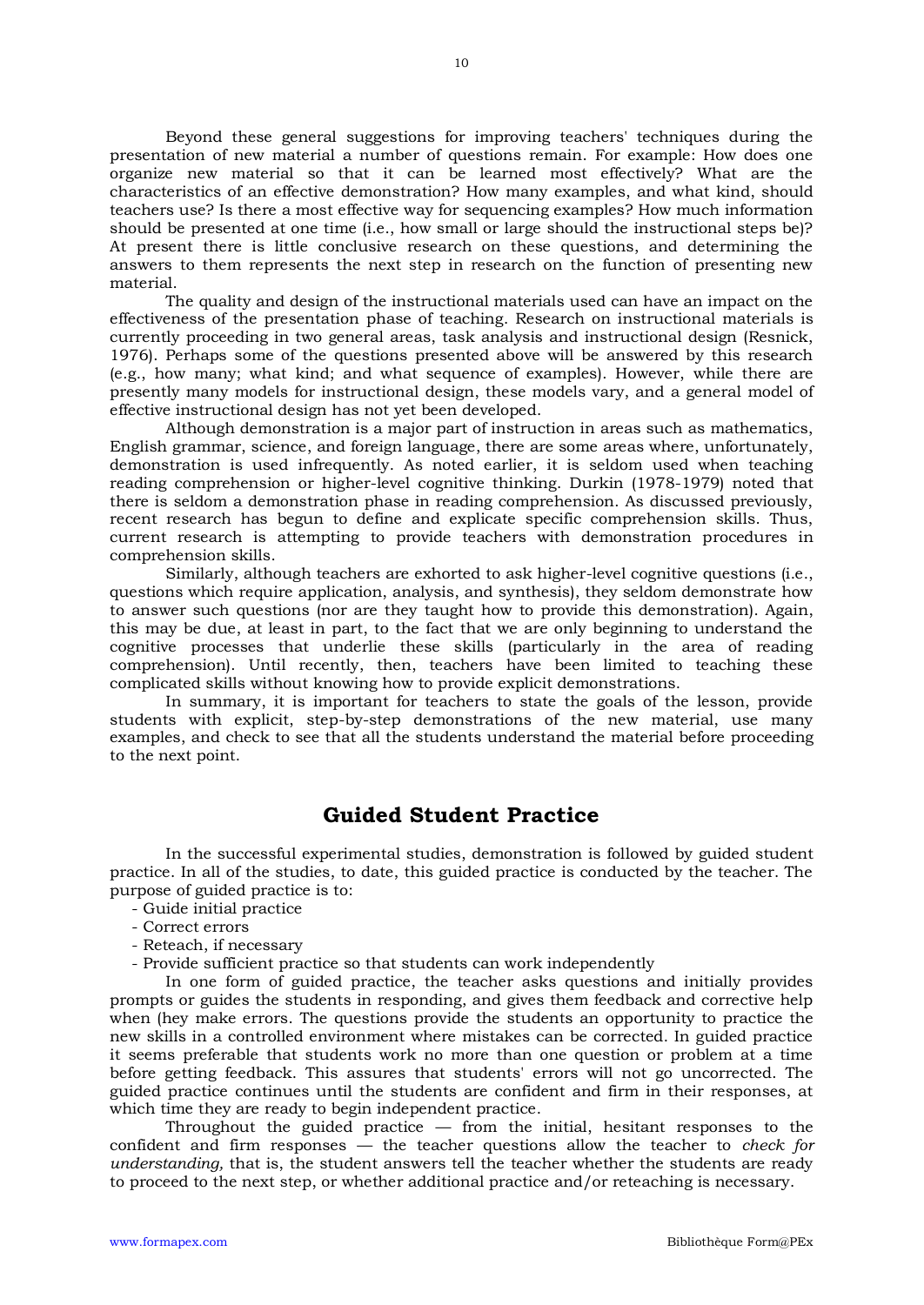Of course, all teachers spend time in guided practice. However, the more effective teachers devote more time to it. That is, they spend more time asking questions, correcting errors, repeating the new material, and working problems with teacher guidance than do the less effective teachers.

The form of guided practice is modified to fit the material being taught. When a process is being taught, as in long division or multiplication with carrying, the guided practice frequently consists of problems worked under the teacher's supervision, and the teacher restating the steps as the students proceed (i.e., providing what Good & Grouws [1979] called process feedback). Teachers frequently have some students doing the math problems at the board, thus providing models for the entire class.

When facts are being taught—as in historical facts, scientific facts, and number facts--then there is less process feedback and more questions and answers during guided practice.

In summary, the guided practice function is usually led by the teacher who:

- Asks a large number of questions

- Guides students in practicing the new material, initially using prompts to lead students to the correct response and later reducing them when students are responding correctly

- Checks for student understanding
- Provides feedback
- Corrects errors
- Reteaches when necessary
- Provides for a large number of successful repetitions

Four topics in guided practice are considered below: frequent practice, high percentage of correct answers, checking for understanding, and organizing and conducting practice.

#### *The Importance of Frequent Practice*

Both correlational and experimental studies have shown that a high frequency of teacher-directed questions and student answers are important for instruction in basic arithmetic and reading skills in the primary grades. Stallings and Kaskowitz (1974) identified a pattern of "factual question-student response-teacher feedback" as the most functional for student achievement. Similar results favoring guided practice through teacher questions were obtained by Stallings, Gory, Fairweather and Needles (1977), Stallings, Needles and Stayrook (1979), Soar (1973) and Coker, Lorentz and Coker (1980). The significant correlational results in these studies means that although all teachers asked some questions, the effective teachers asked many while the less effective teachers asked few questions.

Similar results on the importance of a high frequency of questions have been obtained in mathematics in grades six to eight. In a correlational study of junior high school mathematics instruction (Evertson, Anderson, Anderson & Brophy, 1980a) the most effective teachers asked an average of 24 questions during the 50-minute mathematics period, whereas the least effective teachers asked an average of only 8.6 questions. For each group the majority of questions were factual, but the most effective teachers asked more process questions (i.e., "Explain how you got that answer"). The most effective teachers averaged six process questions per math period, whereas least effective teachers averaged only one or two.

Two experimental studies (Anderson et al., 1979; Good & Grouws, 1979) used guided practice as part of the experimental treatment. In each study the teachers who received the additional training were taught to follow the presentation of new material with guided practice. It consisted of questions asked by the teacher and supervised exercises. In both studies, teachers in the trained group asked more questions and had more guided practice than did the control teachers who continued their normal teaching. Also, in both studies, students in the experimental groups had higher achievement than the students of teachers in the control groups.

The critical variable appears to be a high percentage of student responses. Beck (1978) found a positive correlation between the number of times a word appeared in a reading program for the first grade students and the speed with which the students recognized the word, indicating that the more the students practiced the word the better it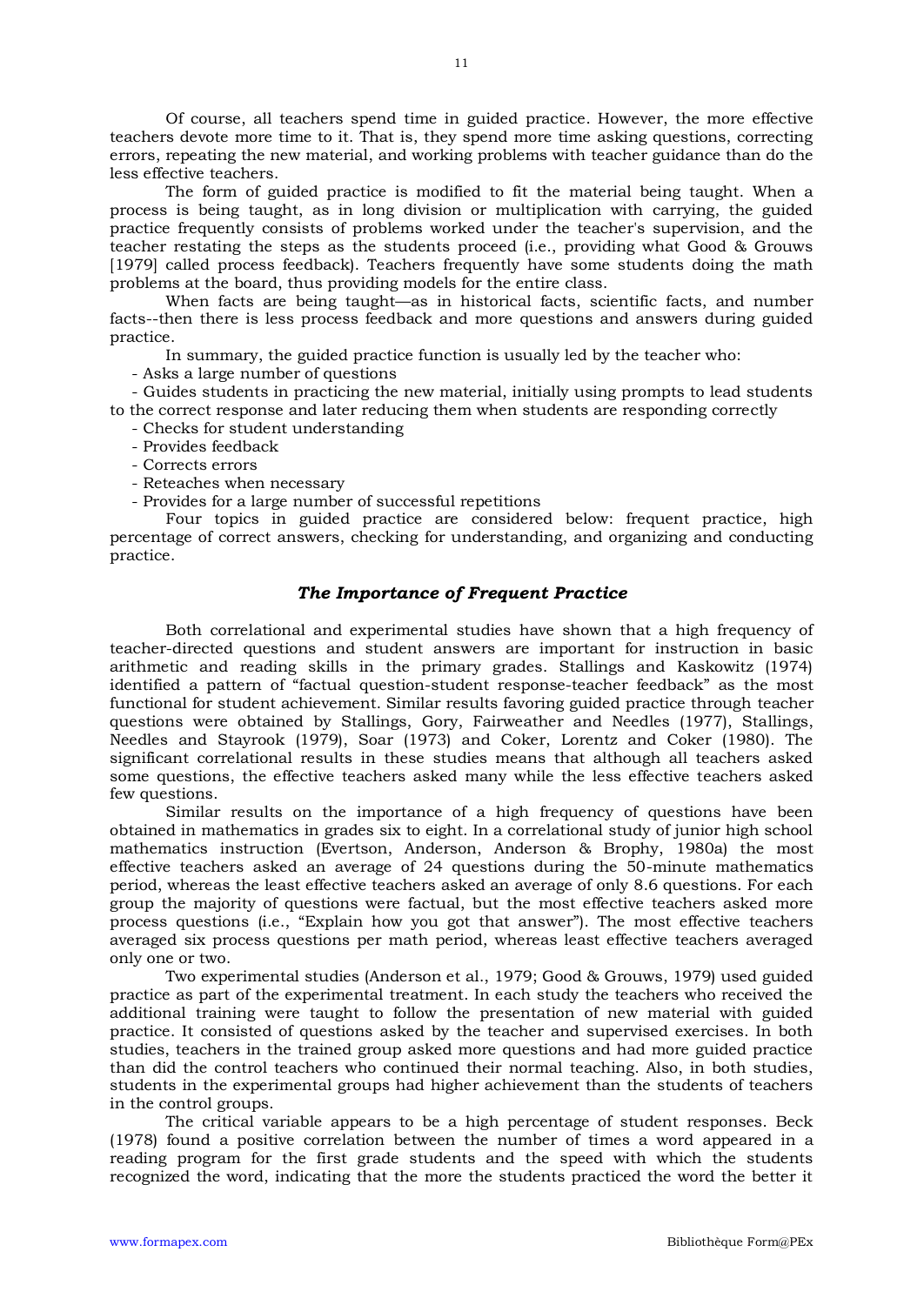was learned. Elementary students need a good deal of practice and the frequency of teacher questions is one indicator that such practice is taking place. This is also important for adults. Kulik and Kulik (1979) found that students in college classes which gave weekly quizzes had final examination scores that were higher than the scores of students in classes that had only one or two quizzes during the term. Presumably, the added gain came from the additional practice associated with the weekly quizzes. This suggests that additional practice is also helpful for college students.

#### *High Percentage of Correct Answers*

The frequency of teacher questions is not the only important factor, because the percentage of correct student responses also plays a role in successful learning. The importance of a high percentage of rapid ("automatic"), correct responses is a relatively new idea resulting from recent research (Samuels, 1981). Although there are no scientific guidelines as to exactly what the percentage of correct answers should be, a reasonable recommendation at the present time (suggested by Brophy, 1980) is an 80% success rate when practicing new material. When reviewing, the success rate should be very high, perhaps 95% and student responses should be rapid, smooth and confident.

How can a teacher reduce the student error rate during practice exercises? The following suggestions derive from the research presented above.

1. Break down the instruction into smaller steps. Give the students instruction and practice to mastery on each step before proceeding to the next step.

2. Provide the students with very explicit demonstrations of the skills, whenever possible.

3. Intersperse the demonstration with questions in order to maintain students' attention and to check for student understanding.

4. Provide the students with teacher-monitored practice prior to seatwork activity so that the teacher can correct errors before they become part of the students' repertoire.

5. With especially confusing material, provide precorrections by advising the students about particularly confusing areas.

6. Provide sufficient independent practice, both in length and in number of exercises, to enable students to master skills to the point of overlearning (with additional exercises for the slower students).

7. Reteach material when necessary.

The research results support the value of frequent correct responses given rapidly and automatically. One of the major findings of the BTES study (Fisher et al., 1978) was that high percentage of correct answers (both during guided practice and independent practice) was positively correlated with achievement gain. Similarly, Anderson et al., (1979) found that the percent of academic interactions where the student gave the correct answer was positively related  $(r = .49)$  to achievement gain.

More specific information can be obtained from studies which compared the most effective and least effective classrooms. For example, in the study by Anderson et al., 1979, the mean percentage of correct answers during reading groups was 73% in the treatment teachers' classrooms but only 66% in the control classrooms. Gerstein, Carnine, and Williams (1981) found that teachers using the Distar program who obtained high reading achievement from their students had student accuracy rates near 90% whereas those with lower class achievement had accuracy rates of less than 75%. In a correlational study in fourth grade the more effective math teachers had a success rate of 82% whereas the least effective had a success rate of 76% (Good & Grouws, 1977). However, this result was not replicated in a study of junior high school math (Evertson et al., 1980a). Therefore, a high frequency of correct responses for all students appears to be very important in the elementary grades.

Of the variables mentioned above, there are two which seem most important. The effective programs and the effective teachers (a) teach new material in small steps so that the possibility for errors is lessened, and (b) practice until over-learning occurs (that is, they continue practice beyond the point where the children are accurate). For example, in the ECRI programs (Reid, 1980), there is daily review of new words in the stories that have been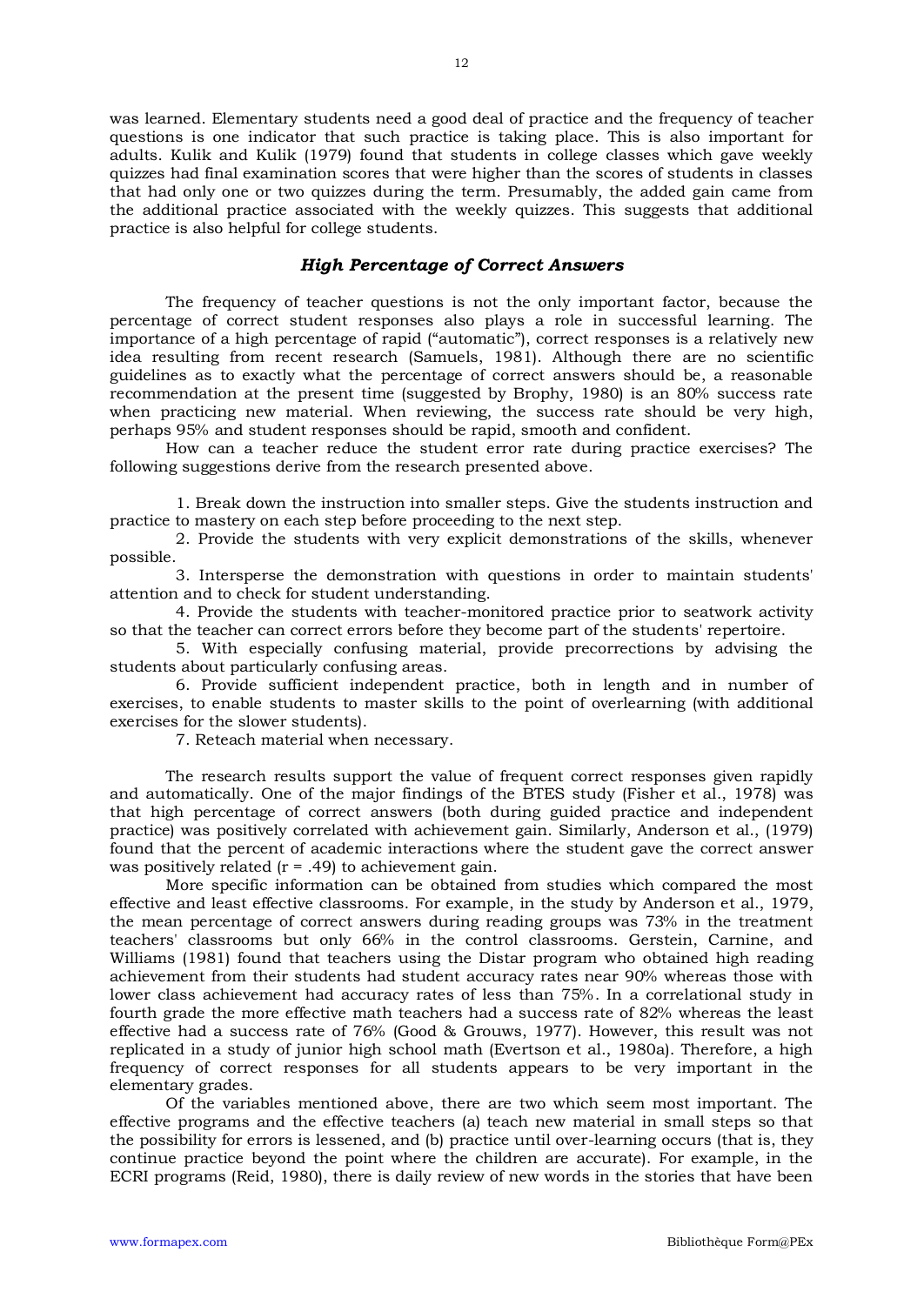or will be read. Students repeat these words until they can say them at the rate of one per second. In the Distar program (Becker, 1977), the new words in every story are repeated by the reading group until all students are accurate *and* quick. In the instructions to teachers in their experimental study on primary reading groups, Anderson et al., (1979) stressed the importance of overlearning and of making sure that each student "is checked, receives feedback, and achieves mastery". All of the above procedures, which facilitate obtaining a high success rate, can be used with any reading series.

#### *Checking for Understanding*

Guided student practice also includes teacher "checking for understanding". This refers to frequent assessments of whether all the students understand either the content or skill being taught, or the steps in a process (such as two-digit multiplication). This instructional function appears in the teacher training materials developed for the Missouri Mathematics Effectiveness Project (Good & Grouws, 1979) and in the manual "Organizing and Managing the Junior High Classroom" (Emmer et al., 1981).

It is best that checking for understanding take place frequently so that teachers can provide corrections and reteach when necessary. Some methods for conducting checking for understanding include:

- Prepare a large number of oral questions beforehand

- Ask many brief questions on main points, supplementary points, and on the process being taught

- Call on students whose hands aren't raised in addition to those who volunteer

- Ask students to summarize the rule or process in their own words

- Have all students write the answers (on paper or chalkboard) while the teacher circulates

- Have all students write the answers and check them with a neighbor (frequently used with older students)

- At the end of a lecture/discussion (especially with older students) write the main points on the board and have the class meet in groups and summarize the main points to each other.

The wrong way to check for understanding is to ask only a few questions, call on volunteers to hear their (usually correct) answers, and then assume that all of the class either understands or has now learned from hearing the volunteers' responses. Another error is to ask "are there any questions?" and, if there aren't any, assume that everybody understands. Another error (particularly with older children) is to assume that it is not necessary to check for understanding, and that simply repeating the points will be sufficient.

#### *Organizing and Conducting Practice*

A number of studies have provided some information on the issues of organizing and conducting practice. Topics include: random vs. ordered turns, accepting call-outs, and choral versus individual responding.

First in a correlational study (Brophy & Evertson, 1976) and then in an experimental study (Anderson et al., 1979) it was found that in primary grade reading groups it was better for student achievement if the teacher called on students in ordered

turns. Such ordered turns were used when reading new words and when reading a story out loud. The authors say that ordered turns insure that all students have opportunities to practice and participate, and that they simplify group management by eliminating handwaving and other student attempts to be called on by the teacher.

Anderson et al. (1982) note that although the principle of ordered turns works well in small groups, it would be inappropriate to use this principle with whole class instruction in most situations. They suggest that when a teacher is working with a whole class it is usually more efficient to select certain students to respond to questions or to call on volunteers than to attempt systematic turns.

In both studies, student call-outs were usually negatively related to achievement gain among higher achieving students. However, for the lower achieving students in these studies, call-outs were positively related to achievement. This supports Brophy and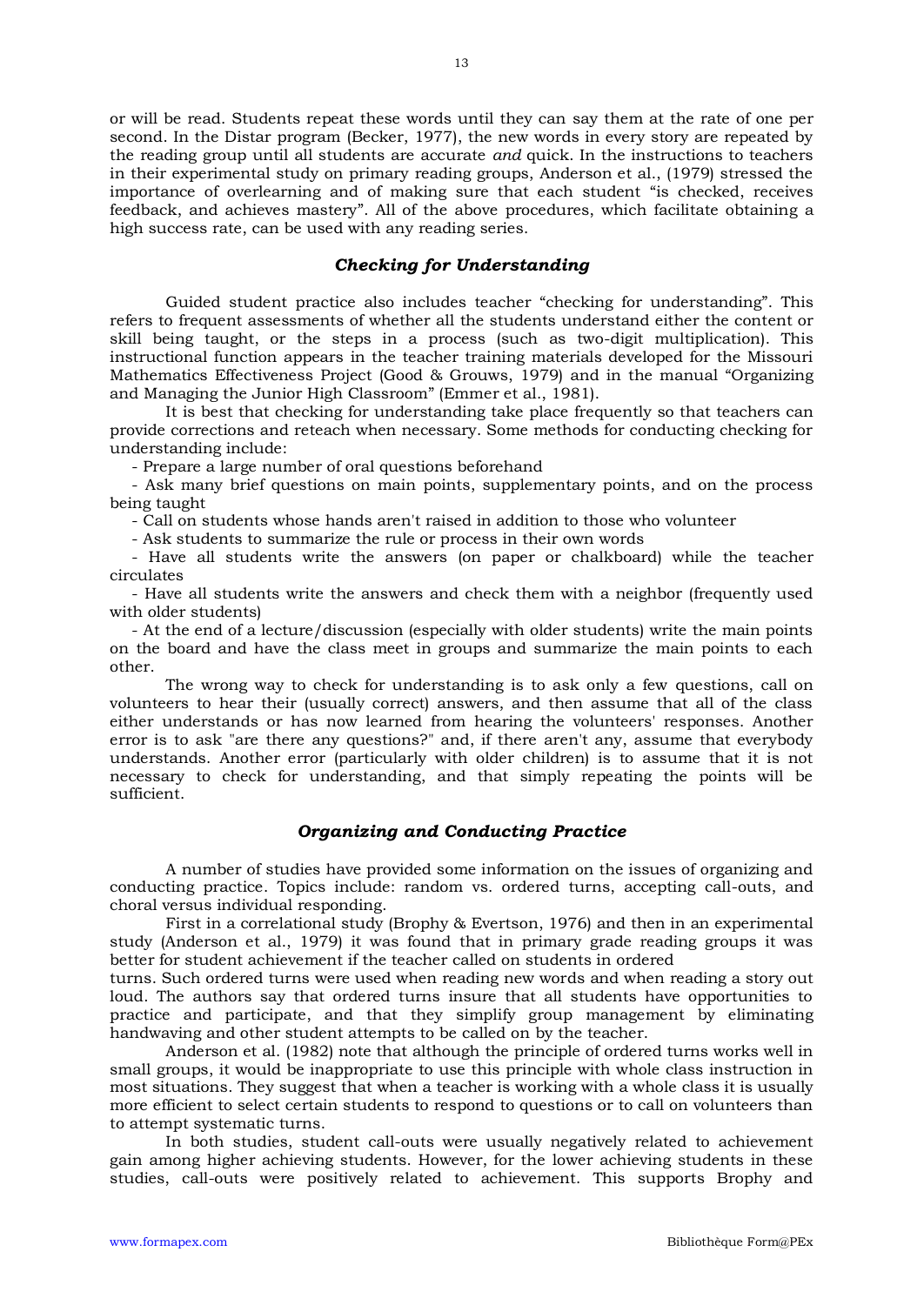Evertson's (1976) conclusion that call-outs may be desirable with students that may be alienated or fearful of responding. However, due to the lack of other studies in this area, these results are tentative.

One technique for obtaining a high frequency of responses in a minimum amount of time is through group choral response (see Becker, 1977). This technique is particularly useful when students are learning materials which need to be overlearned, such as decoding, word lists, and number facts.

A research study by McKenzie (1979) provides some evidence of the usefulness of group response. His study showed that students in teacher-led practice had significantly higher engagement rates when there was group response than they did during individual response. McKenzie reasoned that group responding gives each student more response opportunities than are possible with individual responses. Thus group or choral responding provides a way for teachers to achieve greater student attention during guided practice, as well as more practice on the new skills for each student.

Two successful programs, Distar (Becker, 1977) and ECRI (Reid, 1978-1982), make extensive use of choral responding in primary grade reading groups. In these programs, choral responses are initiated by a specific signal from the teacher so that the entire group will respond at the same time (much like a conductor and an orchestra). There is a danger that the slower students may delay their responses a fraction of a second and thus echo the faster students or not respond at all if the teacher does not instruct the class in how to respond in unison. Thus, choral responses without a signal and without a unified response have been associated with lower student achievement gain (Brophy & Evertson, 1976).

Becker (1977) argued that choral responding to a signal (a) allows the teacher to monitor the learning of all students effectively and quickly; (b) allows the teacher to correct the entire group when an error is made, thereby diminishing the potential embarrassment of the individual students who make them; and (c) makes the drill more like a game because of the whole group participation. The Oregon Direct Instruction Model suggests that teachers use a mixture of both choral responses and individual turns during the guided practice phase, with choral responding occurring about 70% of the time. The individual turns allow for testing of specific children. If the slower children in the group are "firm" (i.e., respond quickly and confidently) when questioned individually, the teacher moves the lesson forward; however, if they remain slow and hesitant during individual turns, this is a signal that the children need more practice. In this case it would also be argued that because the hesitant children are in a small group with others of the same ability, it is likely that the other children in the group could also benefit from the additional practice.

Group responding, in unison and to a signal, is also used successfully in the ECR1 program. In ECRI it is used for learning new words and for reviewing lists of up to 100 old words. With this training, students learn to read the list of new words at a speed of one word per second.

Choral responding works best in small groups—where the teacher can monitor the responses of individual students. Monitoring is also facilitated by seating slower students close to the teacher. In primary grade mathematics, for example, choral responses can also be used with the whole class to review number facts such as multiplication tables. In short, choral responses can be an effective way to conduct guided practice.

## **Feedback and Correctives**

Another major teaching function involves responding to student answers and correcting student errors. During guided practice, checking for understanding, and review, how should a teacher respond to student answers?

Simplifying a bit, four types of student responses can be identified:

- Correct, quick and firm
- Correct, but hesitant
- Incorrect, but a "careless" error
- Incorrect, suggesting lack of knowledge of facts or a process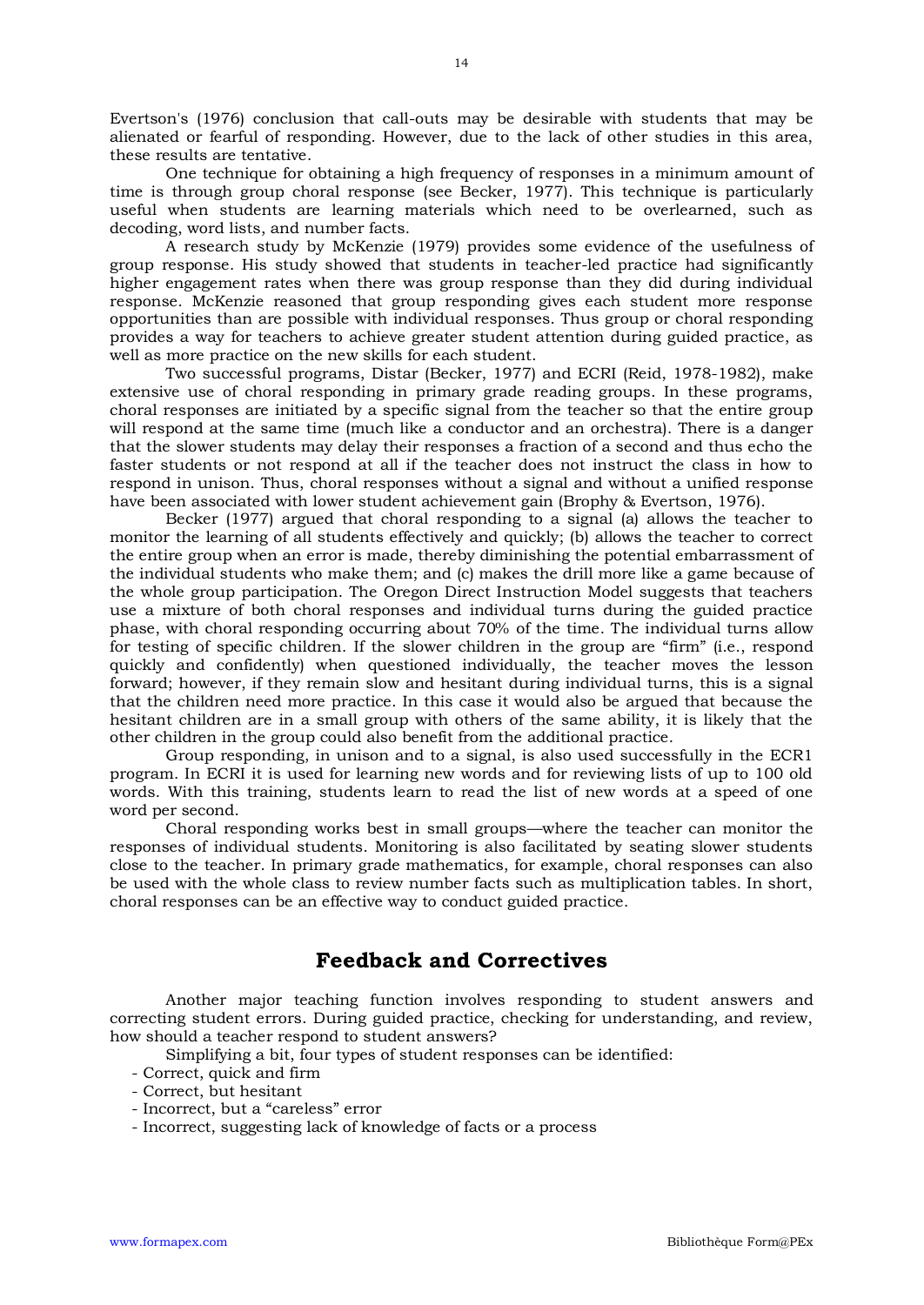#### *Correct, Quick, and Firm*

When a student response is correct, quick, and firm (usually occurring in the later stages of initial learning or in a review), then the research suggests that the teacher should simply ask a new question, thereby maintaining the momentum of the practice. There is also value in short statements of acknowledgement (c.g., "right") which do not disturb the momentum of the lesson.

#### *Correct, but Hesitant*

This often occurs during the initial stages of learning, that is, during guided practice, checking for understanding, or during a review of relatively new material. If students are correct but unsure of themselves, it is suggested that teachers provide short statements of feedback such as "correct" or "very good". It is also suggested that the teacher provide moderate amounts of process feedback, that is, re-explain the steps used to arrive at the correct answer (Anderson et al., 1979; Good & Grouws, 1979). Such feedback may not only help the student who is still learning the steps in the process, but may also help others who need this information to understand why the answer was correct.

#### *Incorrect but Careless*

When a student makes a careless error during review, drill, or reading, teachers should simply correct the student and move on.

#### *Incorrect, Due to Lack of Knowledge of the Facts or the Process*

Student errors made during the early stages of learning new material often indicate that the student is not firm in the facts or process being taught. The teacher has two options for remedying this problem:

- 1. Provide the students with prompts or hints to lead them to the correct answer
- 2. Reteach the material to the students who do not understand

Generally, the most effective approach during teacher-led practice is to try to guide the student to the correct answer by using hints, prompts or simpler questions. However, this is useful only when these individual contacts remain brief (e.g., 30 seconds or less). Contacts of longer duration are detrimental because the teacher loses the attention of the rest of the students. If a student cannot be guided to the correct answer through a brief contact, it is necessary to reteach the material to that student. Usually this reteaching occurs while the rest of the class is doing independent seatwork, or at some other time of the day (e.g., during recess, art, group activities or before or after school).

Both of these approaches to error correction — that is, prompting and reteaching have been used successfully in experimental research and in effective instructional programs. Asking simpler questions or giving hints or prompts were successful when the contacts were brief in duration (Anderson et al., 1979; Stallings & Kaskowitz, 1974). Reteaching the material to the students who made errors is recommended by a number of programs (Becker, 1977; Good & Grouws, 1979; Reid, 1980). Good and Grouws (1979) instruct teachers to reteach when the error rate is high during a lesson. Reteaching, particularly during the initial stages of learning new material, is recommended by Becker (1977) and by Reid (1980). Each of these programs provide specific correction procedures for the student to use. The Distar program specifics not only correction procedures but also additional teaching to strengthen the student in any area of weakness.

When students are being instructed in ability groups (such as small groups in reading) and one or more students are making errors, it is usually beneficial to reteach the entire group (Becker, 1977; Reid, 1980). Since the students in the group are of similar ability, it is very likely that many of them are having similar difficulties. Thus a reexplanation of the material to the entire ability group will be useful to all of the students in the group.

When the initial presentation is given to the whole class, correcting errors by reteaching is more problematic. In most cases only a small portion of the students need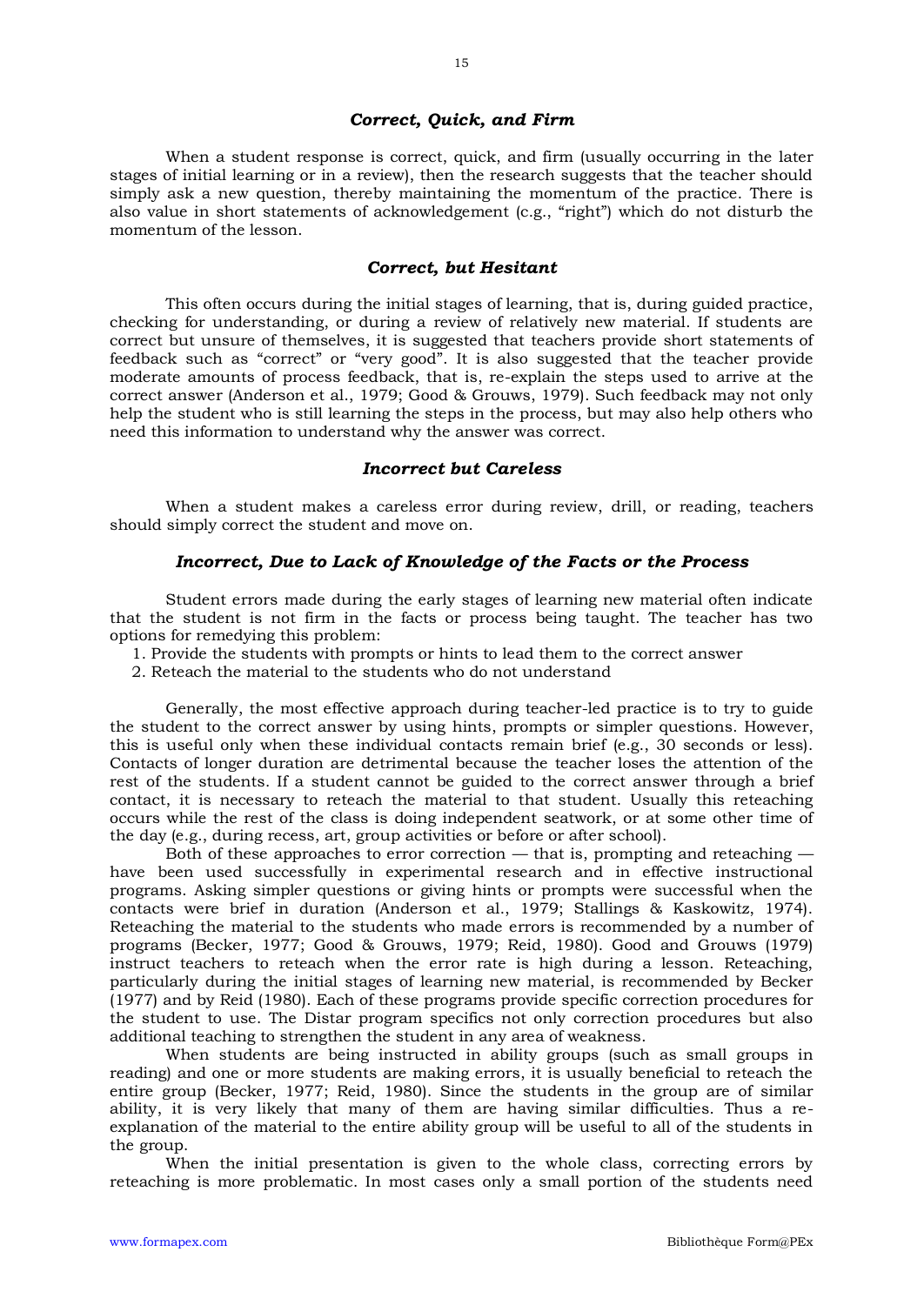reteaching, but finding the time for it and managing the other students during this remedial instruction is a problem. One method used by teachers is to reteach the entire lesson to students needing it during independent seatwork (Arlin & Webster, 1983). However, these students still need to engage in independent practice because it supplies the necessary repetitions to enable them to master the material. Another alternative is to provide remedial instruction to slower students (or students who have been absent) during recess, lunch, art, music, physical education, or before or after school. While these options may be useful on a short-term basis, they may not be satisfactory on a daily basis.

Another option for correcting errors that occur during whole class instruction is through peer tutoring (or reteaching within teams, Slavin, 1981). In this case faster students are selected as tutors and re-explain the material to students who have been making errors. Observations in Mastery Learning classrooms have recorded evidence of the usefulness of this technique (Arlin & Webster, 1983). Not only do the slower students get the reteaching they need, but the tutors also get useful practice explaining the process or skills in their own words (Webb, 1980). However, these peer tutoring techniques are probably most effective with older students, and primary grade teachers usually are faced with the problem of finding time to reteach the material to the slower students themselves.

In summary, whether one uses hints, prompts, or reteaching the material, the important point is that errors should not go uncorrected. In most cases, if a student makes an error, it is inappropriate to simply give the student the answer and then move on. It is also important that errors be detected and corrected early in a teaching sequence. If early errors are uncorrected they can become extremely difficult to correct later and systematic errors (or misrules) can interfere with subsequent learning.

In their review on effective college teaching, Kulik and Kulik (1979) found that instruction was more effective when (a) students received immediate feedback on their examinations, and (b) students had to do further study and take another test when their quiz scores did not reach a set criterion. Both points seem relevant to this discussion: students learn better with feedback given as immediately as possible; and errors should be corrected before they become systematic.

## **Independent Practice**

Once students are exhibiting some proficiency on the new concepts or skills (as observed in correct responses at least 80% of the time in guided practice), they are ready to begin practicing on their own. Independent practice gives the students the repetitions they need to (a) integrate the new information or skills with previous knowledge or skills, and (b) become automatic in their use of the skills. What is merely demonstrated is likely to be forgotten if the student doesn't have the opportunity to practice overlearning. This independent activity should give the students enough practice that they become firm in their understanding and use of the new concepts or skills.

During independent practice the students usually go through two stages: unitization and automaticity (Samuels, 1981). During unitization the students are putting the skills together. They make few errors, but they are also slow and require a lot of energy to complete the task. After a good deal of practice, students reach the "automatic" stage where they are successful and rapid, and no longer have to "think through" each step. For example, when students are learning two-digit multiplication, they are in the unitization phase when they are hesitantly working the first few problems. When they have worked a sufficient number of problems correctly, and are confident, firm, and automatic in the skill, they are in the automaticity phase. The students' responses become more automatic because they have practiced the skills to the point of overlearning.

The important part of independent practice is that the students get enough successful practice to ensure overlearning which can be observed when their responses are automatic (i.e., quick and firm). Overlearning is particularly important for hierarchical materials such as mathematics and elementary reading. Unless there is overlearning to the point of automaticity, it is unlikely that the material will be retained (Brophy, 1980). Furthermore, hierarchical material requires the application of previously learned skills to subsequent new skills. The advantage of automaticity is that students who master the material can then concentrate their attention on learning new skills or applying the skills to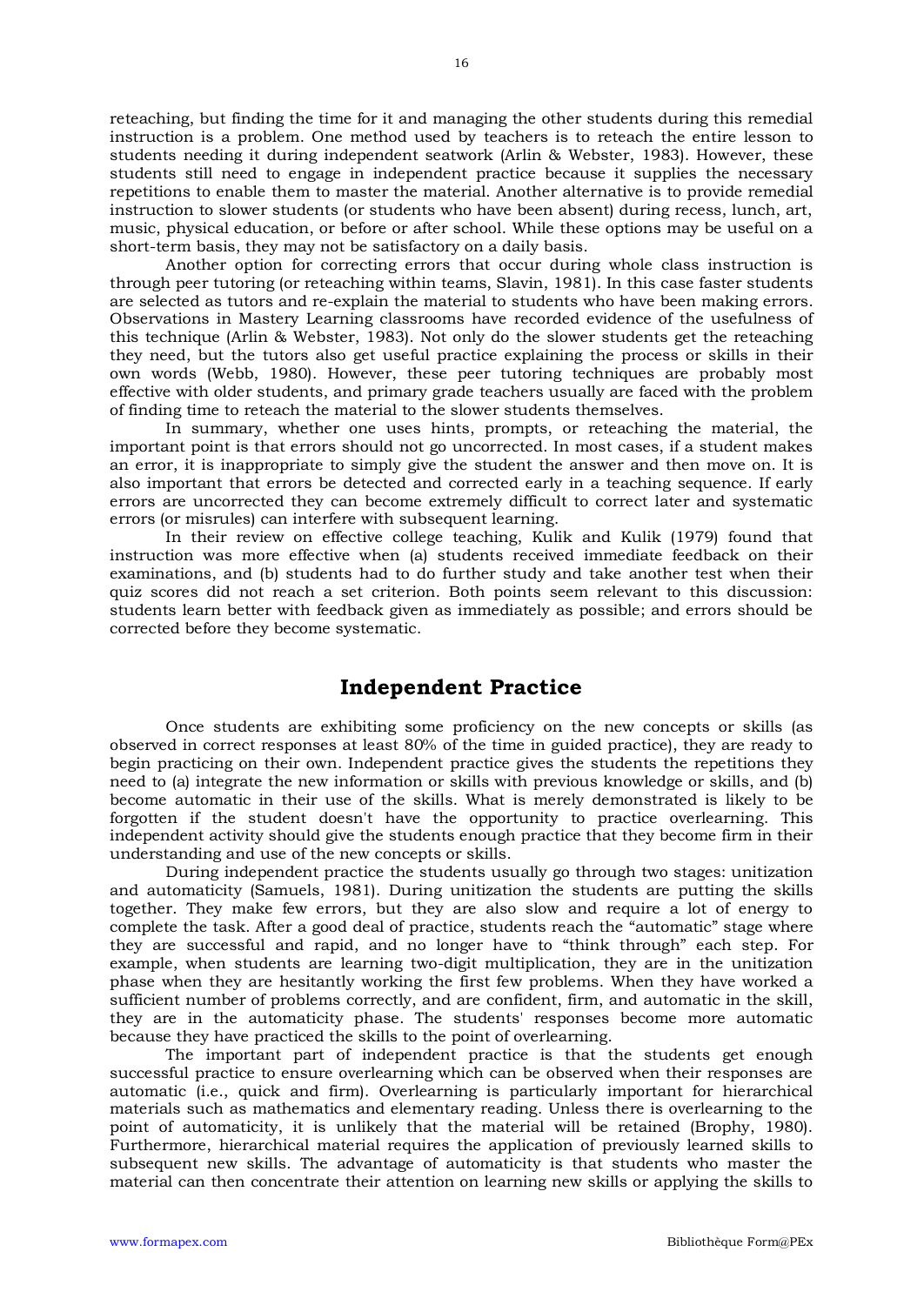new situations. For example, automaticity of decoding skills frees the students' attention for comprehension, just as automaticity of computation frees the students' attention for mathematical problem solving.

#### *Managing Students During Seatwork*

The most common context in which independent practice takes place is in individual seatwork. Students in grades one through seven spend more time working alone on seatwork than on any other activity (approximately 50 to 75% of their time) (Evertson et al., 1980a; Fisher et al., 1978; Stallings et al., 1977; Stallings & Kaskowitz, 1974). However, students are less engaged during seatwork than when they are in groups receiving instruction from the teacher. Therefore, it is important for teachers to learn how to maintain student engagement during seatwork.

Students' engagement during seatwork is affected by (a) the degree to which they are adequately prepared to do the seatwork exercises, and (b) the management of seatwork activity (keeping the students on task during seatwork). Fortunately, there are instructional procedures which can help increase student engagement during seatwork, including:

- The teacher spends more time in demonstration (explanation, discussion) and guided practice

- The teacher makes sure students are ready to work alone, by achieving a correct response rate of 80% or higher during guided practice

- The seatwork activity follows directly after guided practice

- The seatwork exercises are directly relevant to the demonstration and guided practice activities

- The teacher guides the students through the first few seatwork problems

There is ample support for these instructional procedures, both in research and in successful programs. Evertson et al. (1980b) found that teachers in junior high mathematics whose classes were more engaged during the seatwork prepared students for it during demonstration and guided practice. The most effective teachers spent 24 minutes (in a 50-minute period) in demonstration and guided practice, whereas the least effective teachers spent only 10 minutes on these same activities. Similarly, Fisher et al. (1978) found that teachers who had more questions and answers during group work had more engagement during seatwork. That is, another way to increase engagement during seatwork is to have more teacher-led practice during group work so that the students can be more successful during seatwork. Successful teachers also had the students work as a group on the first few seatwork problems before releasing them for individual seatwork (Anderson et al., 1979). The guided practice of Hunter and Russell (1981) and of Good and Grouws (1979) are additional examples of the importance of teacher-led guided practice before seatwork.

Another finding by Fisher et al. (1978) was that when teachers had to give a good deal of explanation during seatwork, student error rates were higher. Having to re-explain to many students during seatwork suggests that the initial explanation was not sufficient or that there was not sufficient practice and corrections *before* seatwork began. The students were not adequately prepared to work on their own. Evertson et al.'s (1980b) finding that long contacts during seatwork were negatively related to achievement suggests a replication of this negative correlation.

Another effective procedure for better preparing students for seatwork activity, and hence for improving their engagement during seatwork, is to break the instruction into smaller segments and have two or three segments of instruction and seatwork during a single period. In this way, the teacher provides an explanation (as in two-digit multiplication), then supervises and helps the students as they work a problem, then provides an explanation of the next step, and then supervises the students as they work the next problem. This procedure seems particularly effective for difficult material and/or slower students. This practice was advocated in the manual for teachers in the successful Junior High School Management Study (Emmer et al., 1982) and characterized successful teachers of lower achieving students in junior high math classes (Evertson, 1982).

In summary, although seatwork activities take place in all classrooms, the successful teachers spend a good deal more time than do average teachers in demonstrating what is being taught and in leading the students in guided practice. Students who are adequately prepared during the teacher-led activities are then more able to succeed during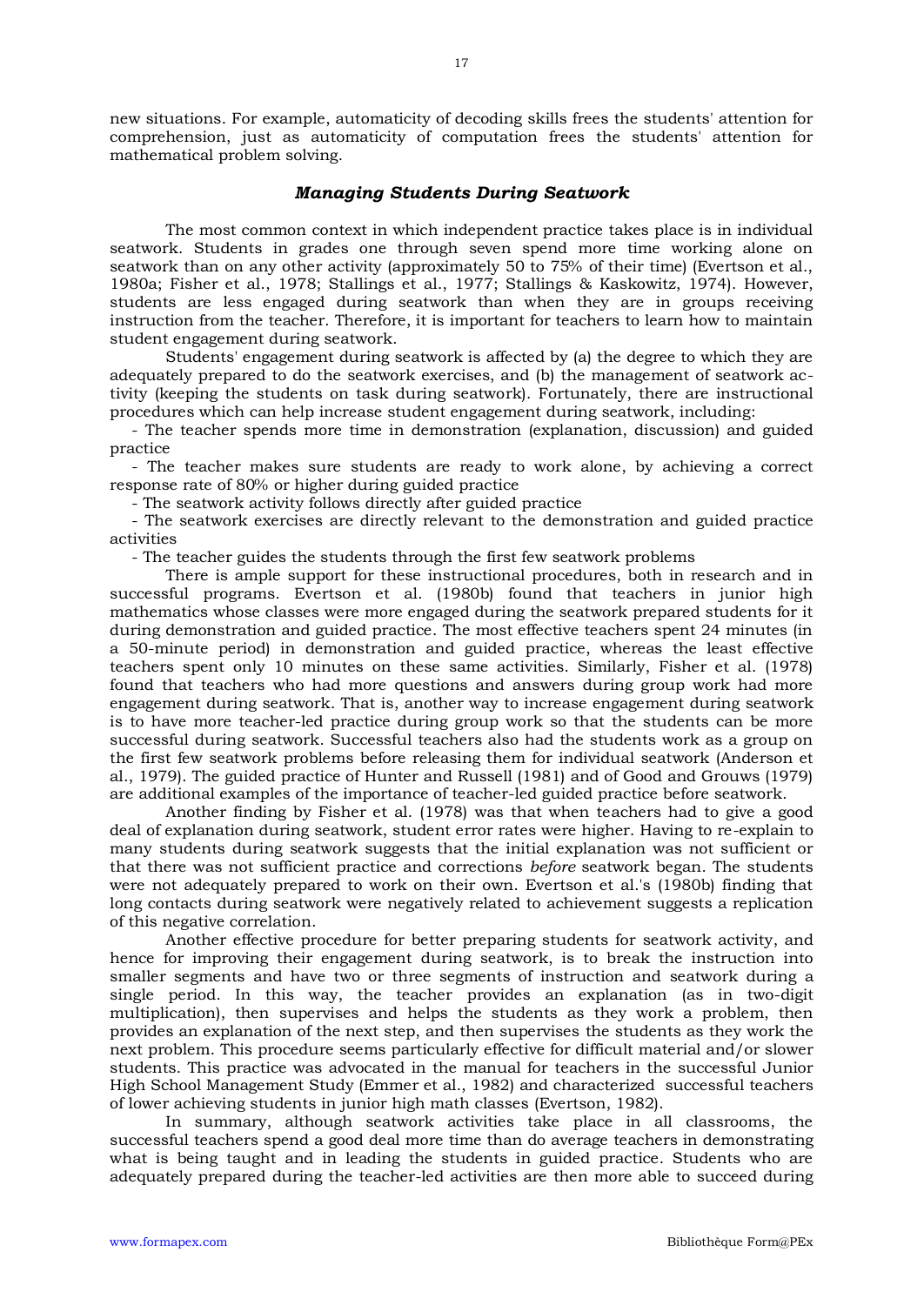the seatwork. In contrast, the less successful teachers spent less time in demonstration and guided practice and relied more on self-paced, "individualized" materials, where students spent more time working alone. A second way of improving student engagement during seatwork is to effectively manage the activity. Some useful management procedures are listed below:

- The teacher circulates among the students during seatwork, providing feedback, asking questions, and giving short explanations.

- When the teacher is instructing a small group and the rest of the class is working on seatwork, the teacher arranges the seats so s/he can face both the small group and the students working independently.

- The teacher establishes a set routine to be used during all seatwork activities which prescribes what students will do during seatwork, how they will get extra help when needed, and what they will do upon completion of the seatwork activity.

Fisher et al. (1978) found that when students have contacts with the teacher (or another adult) during seatwork their engagement rate increases by about 10%. Teachers moving around and interacting with students during seatwork is also an illustration of the "active teaching" which was successful in the experimental study of Good and Grouws (1979). The advantage of a teacher circulating and monitoring during seatwork led Good and Grouws (1979) to advocate teaching the class as a whole for fourth to eighth grade math. Such whole class teaching permits the teacher to actively circulate and interact with all students during seatwork.

How long should these contacts be? The research suggests that they should be relatively short, averaging 30 seconds or less (Evertson et al., 1980b; Scott & Bushell, 1974). Longer contacts appear to pose two difficulties: (a) the need for a long contact suggests that the initial explanation was not clearly understood, and (b) the more time a teacher spends with one student, the less time there is to monitor and help other students.

In elementary grades the teacher frequently instructs students in an ability group (e.g., reading groups) while the rest of the students are doing independent seatwork. The most effective way for teachers to monitor the seatwork activity during small group instruction is to arrange the seats so they can monitor both groups at the same time (Brophy & Evertson, 1976). In this way the students in the small group have their backs to the other students, and thus are not distracted. The teacher can also monitor the independently working students with periodic glances, thus improving students' engagement during seatwork.

Because teachers are frequently engaged in other activities while students are doing their seatwork (c.g., reteaching or small-group instruction), it is beneficial for the teacher to have a previously established routine for the students to follow during seatwork activity (Brophy, 1983). This routine should prescribe how the students are to conduct themselves during seatwork, including what activities they are to do during this time, what they are to do after they complete their exercises, and how they are to get extra help if necessary. For example, the routine might specify that:

- Students who have completed the exercises are to turn them in and work on other assignments or do free reading or enrichment exercises.

- Students are to check their exercises with prearranged "buddies".

- Students who need help are to approach the teacher between, not during, small-group activities.

- Students who need help may quietly ask preassigned peer tutors.

Teachers should instruct students in the various aspects of these seatwork routines at the beginning of the year, and see that they are followed throughout the year. The advantage of such routines is that they can minimize the need for teacher monitoring of the seatwork activity while they are engaged in small group instruction.

In summary, successful independent practice requires both adequate preparation of the students, and effective teacher management of the activity. Neither preparation nor management alone is sufficient.

#### *Other Ways of Accomplishing the Independent Practice Function*

As explained previously, the goal of independent practice is to provide practice to the point of overlearning and automaticity. Seatwork is the usual setting in which this function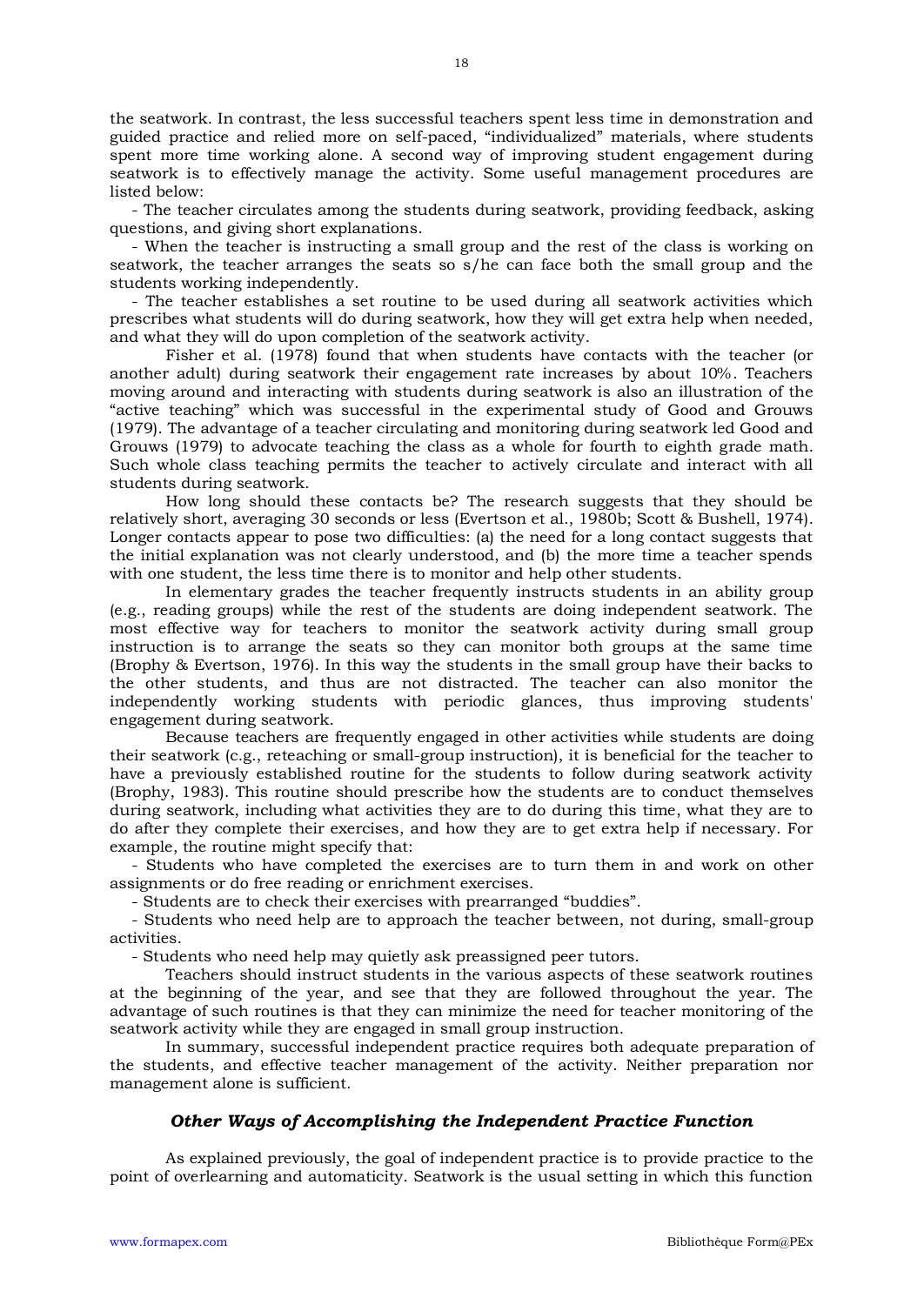occurs, but there are three other ways in which independent practice can take place: teacher-led practice, independent practice with a routine of specific procedures, and student cooperative practice in groups.

#### **TEACHER-LED PRACTICE**

In the elementary grades, independent practice is often teacher-led. For example, if a teacher is leading a review of word lists, letter sounds, or number facts this activity can be called independent practice if the children are at a high success level and do not require prompts from the teacher.

In her study of successful teachers of lower achieving, junior high English classes, Evertson (1982) found that the teacher who had the highest engagement rate did not have long seatwork activities. Instead, the teacher used short presentations followed by long periods of repeated questions where the participation of all students was expected, the questions were narrow and direct, and there was a high degree of student success. This teacher led practice provided the practice to mastery that the students needed.

#### **INDEPENDENT PRACTICE WITH ROUTINES**

The ECRI program (Reid, 1978-1982), on the other hand, obtains high engagement by organizing routines to be followed when practicing each story. During independent practice all students work independently on a story for which they are trying to achieve "mastery". To achieve mastery a student has to:

- Read all new words in the story at a rate of one per second or faster;
- Spell all new words without error;
- Read any selection in the story at a predetermined rate; and
- Answer comprehension questions on the story.

During independent study students proceed through a checklist of tasks relevant to these skills. They use a stop watch or the clock to time themselves. When they are ready, students give a spelling test to each other, check each other for accuracy and speed of the word list, and/or check each other for accuracy and speed on the reading selection.

There are noteworthy advantages to these ECRI procedures. First, this series of tasks can be readily followed by the students, because they are repeated with each story. Therefore, the teacher is not faced with the typical problem of having to prepare students for a different kind of worksheet each day. Second, the tasks are designed to insure that all students receive sufficient practice and obtain automaticity. Third, the student interaction provides a social dimension to this task, for it allows a student to get help from another student, and yet, keeps them focused on the academic task. Many of these ECRI procedures could be incorporated into existing programs. In particular, teachers might consider using the repeated reading until the students are reading rapidly and the student cooperative work.

#### **STUDENT COOPERATIVE PRACTICE**

Researchers have also developed procedures for students to help each other during seatwork (Johnson & Johnson, 1975; Sharan, 1980; Slavin, 1980a, 1980b, 1981). In some cases the students in the groups prepare a common product, such as the answer to a drill sheet (Johnson & Johnson, 1975), and in other situations the students study cooperatively in order to prepare for competition which takes place after the seatwork (Slavin, 1980a). Research using these procedures usually shows that students who do seatwork under these conditions achieve more than students who are in regular settings. Observational data indicates that students are also more engaged in these settings than are similar students in conventional settings (Johnson & Johnson, in press; Slavin, 1978, 1980b; Zeigler, 1981). Presumably, the advantages of these cooperative settings come from the social value of working in groups, and the cognitive value gained from explaining the material to someone and/or having the material explained to you. Another advantage of the common worksheet and the competition is that they keep the group focused on the academic task and diminish the possibility that there will be social conversation.

#### *Summary*

The purpose of independent practice is to provide the students with sufficient practice so that they can do the work automatically. This is usually done by having students work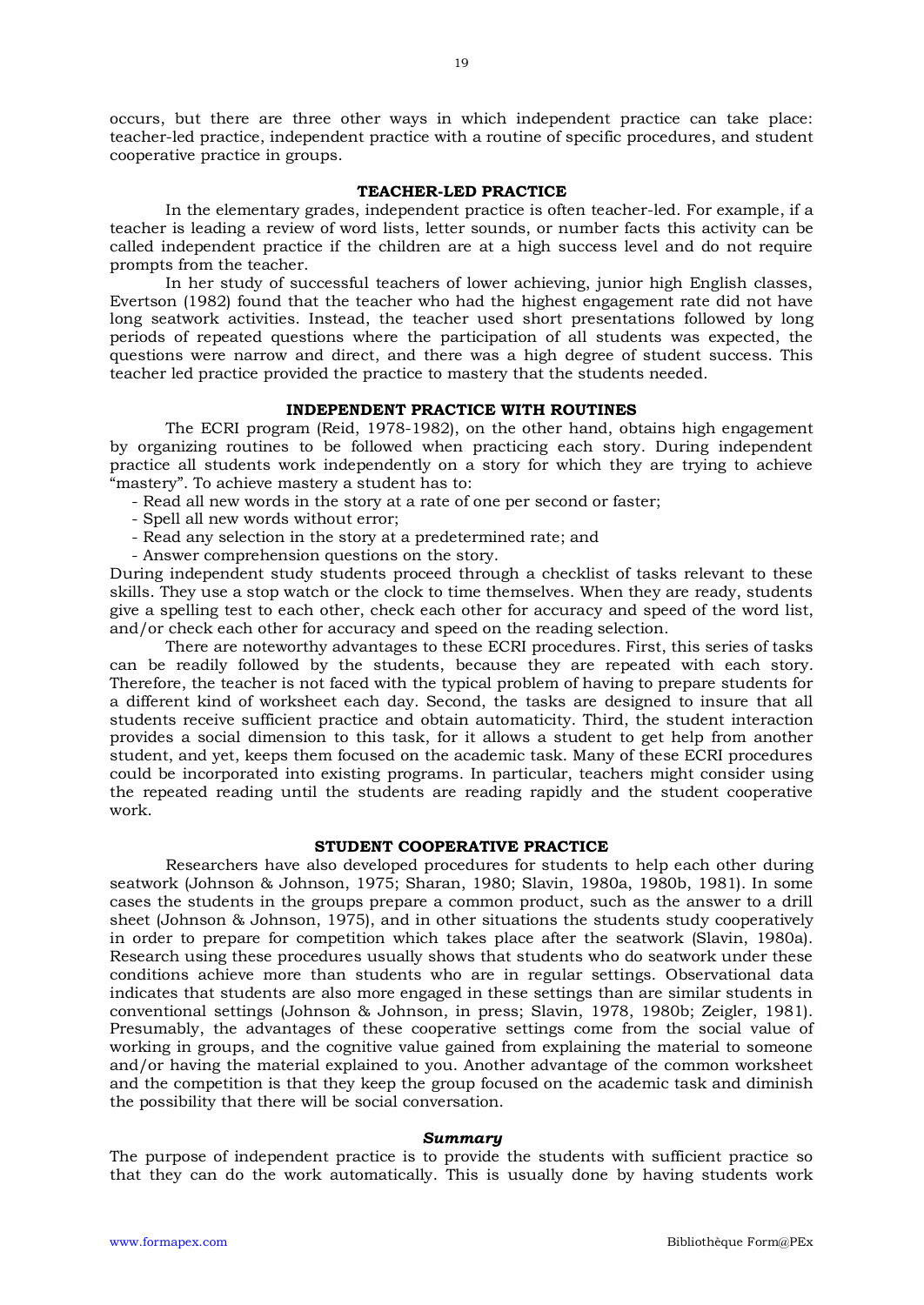individually at seatwork. Suggestions from the research for improving student engagement during seatwork are:

1. Give clear instruction—explanations, questions, and feedback—and sufficient practice before the students begin their seatwork. Having to provide lengthy explanations during seatwork is troublesome for the teacher and for the student.

2. Circulate during seatwork, actively explaining, observing, asking questions, and giving feedback.

3. Have short contacts with individual students (i.e., 30 seconds or less).

4. For difficult material in whole class instruction, have a number of segments of instruction and seatwork during a single period.

5. Arrange seats to facilitate monitoring the students (e.g., face both small group and independently working students).

6. Establish a routine to use during seatwork activity which prescribes what students will do, how they will get help and what they will do when they have completed the exercises.

Although the most common organization of independent practice is seatwork with each child working alone, three other forms of organization have been successful:

1. Teacher-led student practice, as in repetition drills and question and answer sessions,

2. A routine of student activities to be followed during seat-work where the student works both alone and with another student, and

3. Procedures for cooperation within groups and competition between groups during seatwork.

## **Weekly and Monthly Reviews**

The learning of new material is also enhanced by weekly and monthly reviews. Many of the recent instructional programs include periodic reviews and also provide for reteaching in areas in which the students are weak. In the Missouri Math Study (Good & Grouws, 1979) teachers were asked to review the previous week's work every Monday, and to conduct a monthly review every fourth Monday. The review provides additional teacher checking for student understanding, insures that the necessary prior skills are adequately learned, and is also a check on the teacher's pace. Good and Grouws recommend that the teacher proceed at a fairly rapid pace (to increase student interest). They also suggest that if a teacher is going too fast, it will be apparent in the weekly review, because students will make many errors.

Periodic reviews and recycling of instruction when there are student errors have been part of the Distar program since 1968. Extensive review is also built into the ECR1 program in that slower students are reviewing new words for three weeks before they encounter the words in a story in their reader. This kind of massed learning followed by spaced reviews is also part of Hunter's program on increasing teaching effectiveness (Hunter & Russell, 1981).

## **Management Functions**

Many of the programs cited on the first page also contain suggestions for managing transitions between activities, setting rules and consequences, alerting students during independent work and holding them accountable, giving students routines to follow when they need help but the teacher is busy, and other management functions.

The developers of these programs understand that instruction cannot be effective if the students are not well managed. However, that topic is beyond the scope of this paper. For a more detailed discussion see Brophy (1983).

## **Discussion**

This chapter has discussed a number of teaching functions: review of previous learning; demonstration of new materials; guided practice and checking for understanding; feedback and corrections; independent practice; and periodic review. While writing this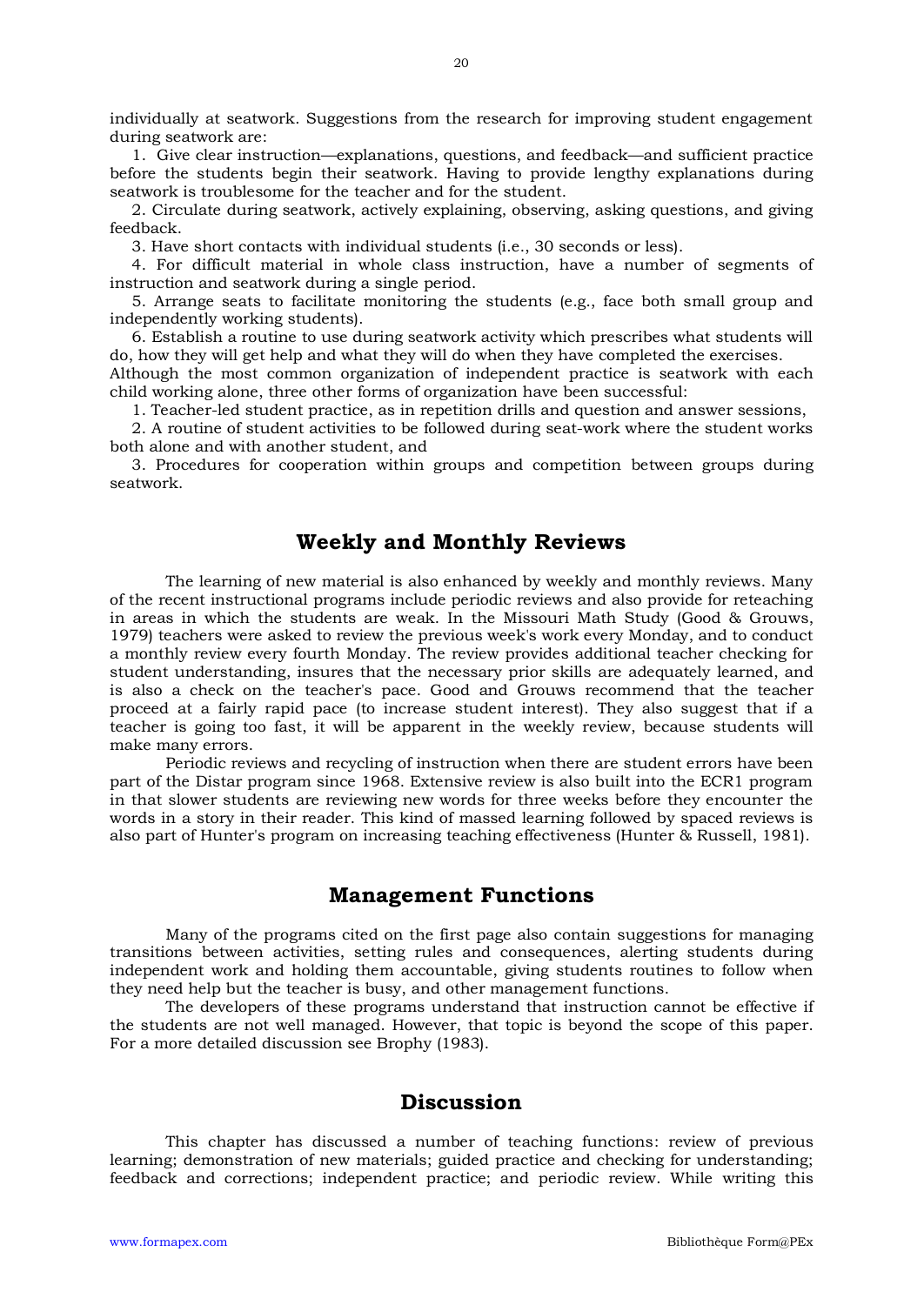chapter, we were impressed with the fact that many different people, working independently, came up with fairly similar solutions to the problems involved in effective classroom instruction. The fact that independent researchers have reached similar conclusions and have collected student achievement data which supports their positions serves to validate each individual research study.

One advantage of this chapter is that it provides a general overview of the major functions of systematic teaching. What is missing, however, is the specific detail which is contained in the training manuals and materials developed by each of the investigators. We would hope that all teachers and teachers' trainers have a chance to study and discuss those training manuals.

The functions identified and explained in this paper are quite similar to those used by the most effective teachers. Most teachers already perform some of them, but the specific programs elaborate on how to perform all of these functions and provide more routines, procedures, and modifications than an individual teacher working alone could have developed. These programs make teachers aware of the six instructional functions, bring the set of skills to a conscious level, and enable teachers to develop strategies for consistent, systematic implementation (Bennett, 1982).

Now that we can describe the major teaching functions, we can ask whether there are a variety of ways in which they can be fulfilled. We have already seen that the independent practice function can be met in three ways; students working alone, teacher leading the practice, and students helping each other. (There are even a variety of ways for students to help each other.)

We have just begun to explore this issue of the variety of ways of meeting each function, and at present no conclusions can be drawn regarding their relative merit. It may be that each function can be met three ways: by the teacher, by a student working with other students, and by a student working alone — using written materials or a computer. Right now, however, not all functions can be met in all three ways — and we are limited in our choices by the constraints of working with 25 students in a classroom, the age and maturity of the students, the lack of efficient "courseware" for the student to use when working alone, and the lack of imaginative routines which will keep students on task and diminish the time lost when they move from activity to activity. For example, although the idea of students working together during independent practice always existed "in theory", such working together was also associated with off task behavior and socializing. We needed the routines developed by Slavin (1981), Johnson and Johnson (1975) and Reid (1981) before we could be confident that students would work together during independent practice and still be on task. Similarly, although "checking for understanding" could "theoretically" be handled by students working with materials or by students working with other students, at present we do not have effective routines for enabling this to happen in the elementary grades.

In conclusion, now that we can list the major functions or components which are necessary for systematic instruction, we can turn to exploring different ways in which these functions can be effectively fulfilled.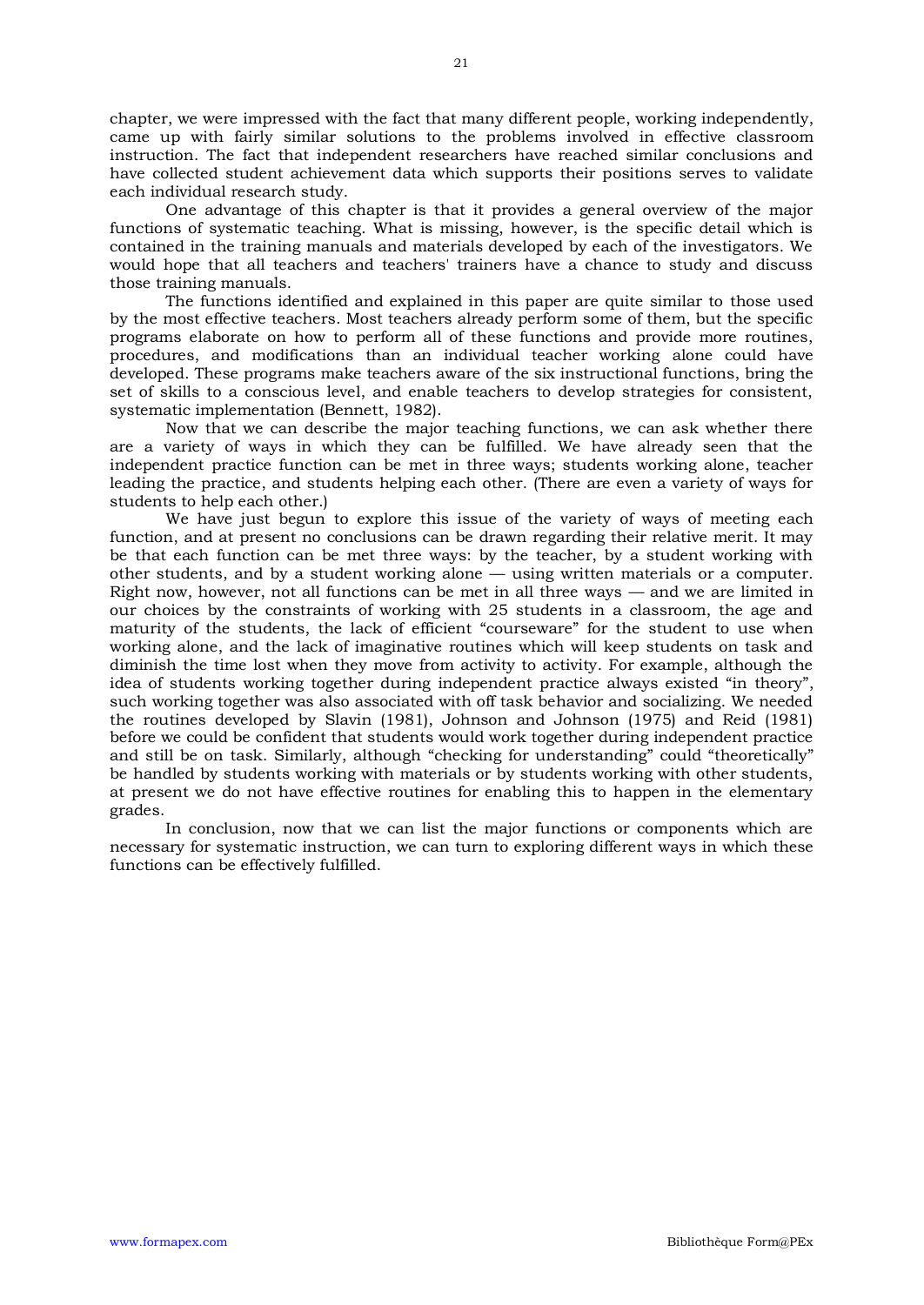#### **REFERENCES**

22

- **Anderson, L. M., Evertson, C. M., & Brophy, J. E.** (1979). An experimental study of effective teaching in firstgrade reading groups. *The Elementary School Journal, 79,* 193-222.
- **Anderson, L. M., Evertson, C. M., & Brophy, J. E.** (1982). *Principles of small group instruction in elementary reading.* East Lansing, Mich.: Institute for Research on Teaching, Michigan State University.

**Arlin, M., & Webster, J.** (1983). Time costs of mastery learning. *Journal of Educational Psychology, 75,* 187-195. **Beck, I. L.** (1978). *Instructional ingredients for the development of beginning reading competence.* Pittsburgh, PA:

Learning Research and Development Center, University of Pittsburgh.

**Becker, W. C.** (1977). Teaching reading and language to the disadvantaged - What we have learned from field research. *Harvard Educational Review, 47,* 518-543.

**Berliner, D.** (1982). 82 Issue: Should teachers be expected to learn and use direct instruction? *A.S.C.D. Update, 24,*  5.

**Brophy, J.** (1983). Classroom organization and management. *Elementary School Journal, S3,* 265-286.

**Brophy, J.** (1981). Teacher praise: A functional analysis. *Review of Educational Research, 51,* 5-32.

**Brophy, J.** (1980). *Recent research on teaching.* East Lansing, Mich.: Institute for Research on Teaching, Michigan State University.

**Brophy, J.** (1982). Successful teaching strategies Tor the inner-city child. *Phi Delta Kappa, 63,* 527-530.

- **Brophy, J., & Evertson, C.** (1976). *Learning from teaching: A developmental perspective.* Boston: Allyn & Bacon. **Carnine, D., Kuder, J., Salvino, M., & Moore, J.** (1983). The use of generative and question asking strategies for the improvement of reading comprehension. Paper presented at American Educational Research Association annual meeting, Montreal.
- **Coker, H., Lorentz, C. W., & Coker, J.** (1980). Teacher behavior and student outcomes in the Georgia study. Paper presented to the American Educational Research Association Annual Meeting, Boston, MA.
- **Dansereau, D., Collins, K., McDonald, B., Holley, C, Garland, J., Dickhoff, G., & Evans, S.** (1979). Development and evaluation of a learning strategy training program. *Journal of Educational Psychology, 71,* 64-73.
- **Day, J. D.** (1980). Teaching summarization skills. Unpublished doctoral dissertation, Urbana, IL.: University of Illinois.
- **Durkin, D.** (1978-79). What classroom observation reveals about reading comprehension instruction. *Reading Research Quarterly, 14,* 481-533.
- **Durkin, D.** (1981). Reading comprehension instruction in five basal reading series. *Reading Research Quarterly, 4,*  515-544.
- **Emmer, E., Evertson, C, Sanford, J., Clements, B., & Worsham, M.** (1982). *Organizing and managing the junior high classroom.* Austin, TX: Research and Development Center for Teacher Education, University of Texas.
- **Emmer, E. T., Evertson, C, Sanford, J. & Clements, B. S.** (1982). *Improving classroom management: An experimental study in junior high classrooms.* Austin, TX: Research and Development Center for Teacher Education, University of Texas.
- **Evertson, C.** (1982). Differences in instructional activities in higher and lower achieving junior high English and mathematics classrooms. *Elementary School Journal,* 82, 329-351.
- **Evertson, C, Anderson, C, Anderson, L., & Brophy, J.** (1980a). Relationship between classroom behavior and student outcomes in junior high math and English classes. *American Elementary Research Journal, 17,* 43-60.
- **Evertson, C, Emmer, E. T., & Brophy, J. E.** (1980b). Predictors of effective teaching in junior high mathematics classrooms. *Journal of Research in Mathematics Education, II,* 167-178.
- **Evertson, C, Emmer, E., Clements, B., Sanford, J., Worsham, M., & Williams, E.** (1981). *Organizing and managing the elementary school classroom.* Austin, TX: Research and Development Center for Teacher Education, University of Texas.
- **Fielding, G., Kameenui, E., & Gerstein, R.** (1983). A comparison of an inquiry and a direct instruction approach to teach legal concepts and applications to secondary school students. *Journal of Educational Research, 76,*  243-250.
- **Fisher, C. W., Berliner, D. C, Filby, N. N., Marliave, R., Cahen, L. S., & Dishaw, M. M.** (1980). Teaching behaviors, academic learning time, and student achievement: An overview. In C. Denham & A. Liebersman (Eds.), *Time to learn.* Washington, D.C.: U. S. Government Printing Office.
- **Fisher, C. W., Filby, N. N., Marliave, R., Cahon, L. S., Dishaw, M. M., Moore, J. E., & Berliner, D. C.** (1978). *Teaching behaviors, academic learning time, and student achievement: Final report of Phase III-B, Beginning Teacher Evaluation Study.* San Francisco, Far West Educational Laboratory for Educational Research and Development.
- **Fitzpatrick, K. A.** (1981). *In investigation of secondary classroom material strategies for increasing student academic engaged time.* Doctoral dissertation, University of Illinois at Urbana-Champaign.
- Fitzpatrick, K. A. (1982). The effect of a secondary classroom management training program on teacher and student behavior. Paper presented to the annual meeting of the American Educational Research Association, New York, NY.
- **Gagné, E. D.** (1985). *The Cognitive Psychology of School Learning.* Boston: Little Brown and Co.

**Gagné, R.** (1970). *The conditions of learning.* New York: Holt, Rinehart and Winston.

- **Gersten, R. M., Carnine, D. W., & Williams, P. B.** (1981). Measuring implementation of a structured educational model in an urban school district. *Educational Evaluation and Policy Analysis, 4,* 56-63.
- **Good, T. L., & Grouws, D. A.** (1977). Teaching effects: Process-product study in fourth-grade mathematics classrooms. *Journal of Teacher Education, 28,* 49-54.
- **Good, T. L., & Grouws, D. A.** (1979). The Missouri mathematics effectiveness project. *Journal of Educational Psychology, 71,* 355-362.

**Good, T. L., Grouws, D. A., & Ebmeier, H.** (1983). *Active mathematics teaching,* New York: Longman.

**Greeno, J.** (1978). Understanding and procedural knowledge in mathematics instruction. *Educational Psychologist, 12,* 262-283.